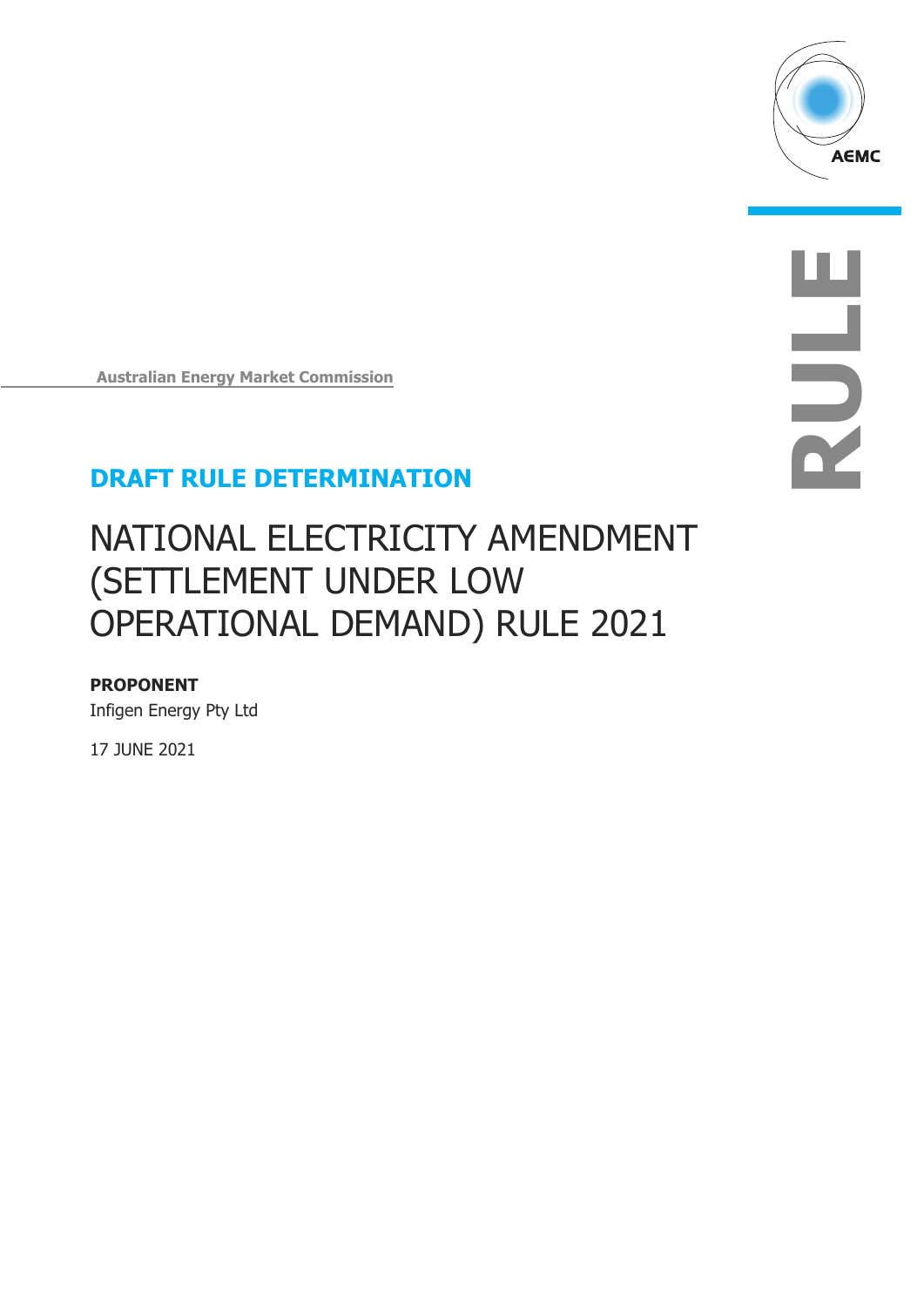### INQUIRIES

Australian Energy Market Commission GPO Box 2603 Sydney NSW 2000

E aemc@aemc.gov.au T (02) 8296 7800

Reference: ERC0327

### **CITATION**

AEMC, Settlement under low operational demand, Draft rule determination, 17 June 2021

### ABOUT THE AEMC

The AEMC reports to the Energy Ministers Meeting (formally the Council of Australian Governments Energy Council). We have two functions. We make and amend the national electricity, gas and energy retail rules and conduct independent reviews for the Energy Ministers Meeting.

This work is copyright. The Copyright Act 1968 permits fair dealing for study, research, news reporting, criticism and review. Selected passages, tables or diagrams may be reproduced for such purposes provided acknowledgement of the source is included.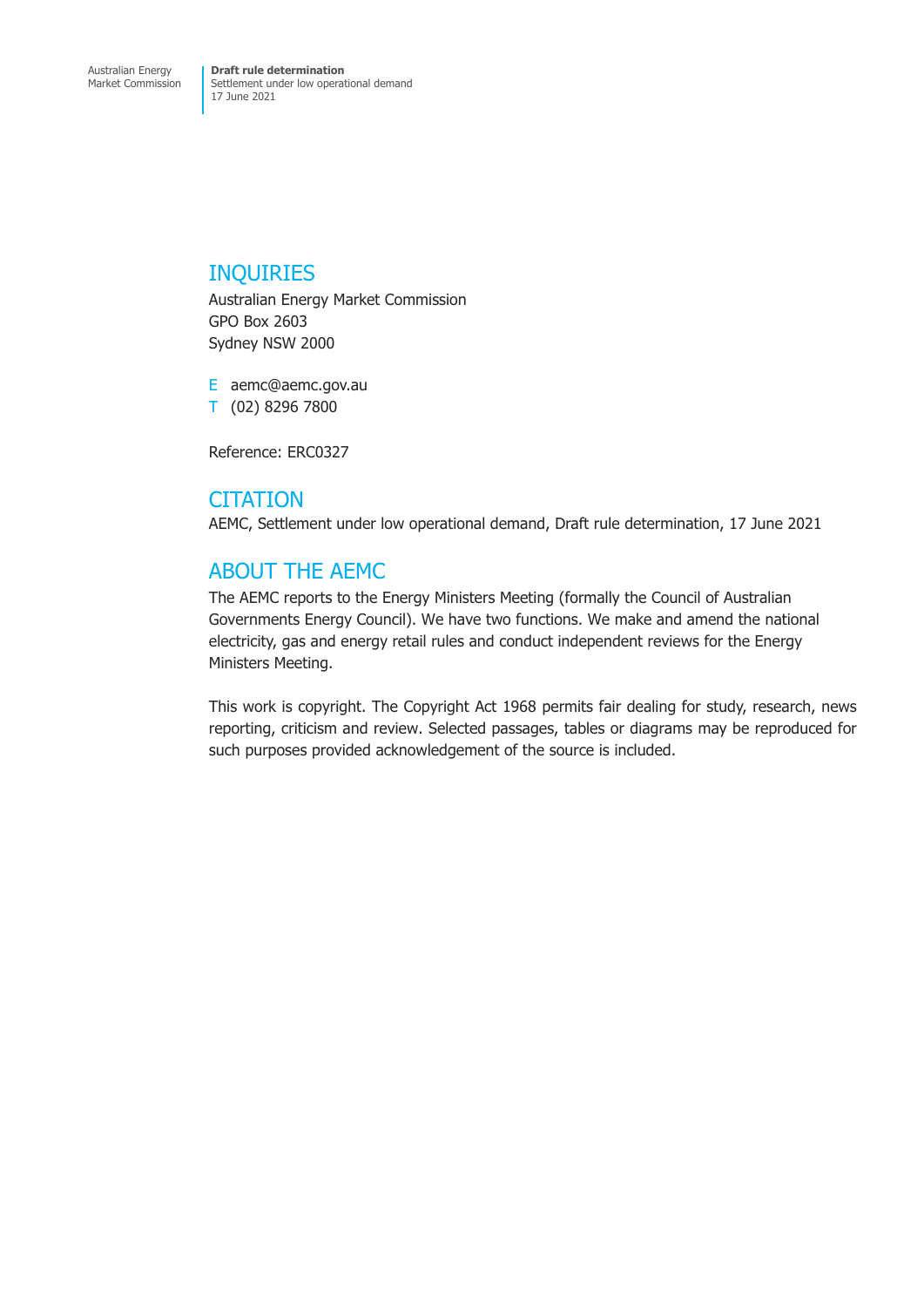Australian Energy Market Commission **Draft rule determination** Settlement under low operational demand 17 June 2021

## **SUMMARY**

- 1 On 15 February 2021, Infigen Energy (Infigen) submitted its *Settlement under low operational demand* rule change request seeking to amend the formulas used to recover nonenergy costs from market customers. Infigen proposed to solve the issues that surround settlement of the national electricity market (NEM) and the distribution of non-energy costs during periods of low operational demand.
- 2 The Australian Energy Market Commission (AEMC or Commission) has decided not to make a draft rule as it considers that the flooring mechanism proposed by Infigen and the issues raised by Infigen are dealt with through the final determination on the Australian Energy Market Operator's (AEMO) *NEM settlement in low, zero and negative demand conditions* urgent rule change and any additional rule does not contribute to the achievement of the national electricity objective (NEO).

#### **Background**

3 In February 2021, the Commission received two rule change requests that relate to the formulas used to recover non-energy costs from market customers in rule 3.15:

- On 8 February 2021, AEMO submitted the *NEM settlement in low, zero and negative demand conditions* rule change to amend parts of rule 3.15 of the NER to allow for a substitution of adjusted gross energy (AGE) values (the substitution method), when necessary, to create numerators and denominators for non-energy cost allocation formulas that will work in AEMO's settlement systems. The Commission adopted an expedited process in considering this rule change request as it considered that the proposed rule was an urgent rule.
- On 15 February 2021, Infigen submitted its rule change request to address the issues it identified with the current formulas in rule 3.15. In its rule change Infigen proposed a flooring mechanism where any market customers that are net-exporting would have their AGE values floored to zero, which would remove the possibility for a market customer to receive a payment for non-energy costs. However, Infigen also noted in its rule change request that there was an alternative solution to its proposed flooring mechanism. This alternative solution was to raise the threshold of when AEMO's substitution method was triggered from 1 MWh to 150 MWh.
- 4 When the AEMC commenced the two rule changes, AEMO had advised that it was unable to implement the flooring mechanism before spring 2021 given the significant implementation work it was already progressing. On that basis the Commission did not consider the mechanism as a potential solution and instead considered the merits of the 150 MWh and 1 MWh substitution solutions.
- 5 However, AEMO has recently informed the Commission that it may have the capacity to implement the flooring mechanism before the end of the year. Given this information was provided late in the process, has not been consulted on, and there is a need to address the settlement issues in particular before spring 2021, the Commission has not considered the flooring mechanism in detail.

 $\mathbf{I}$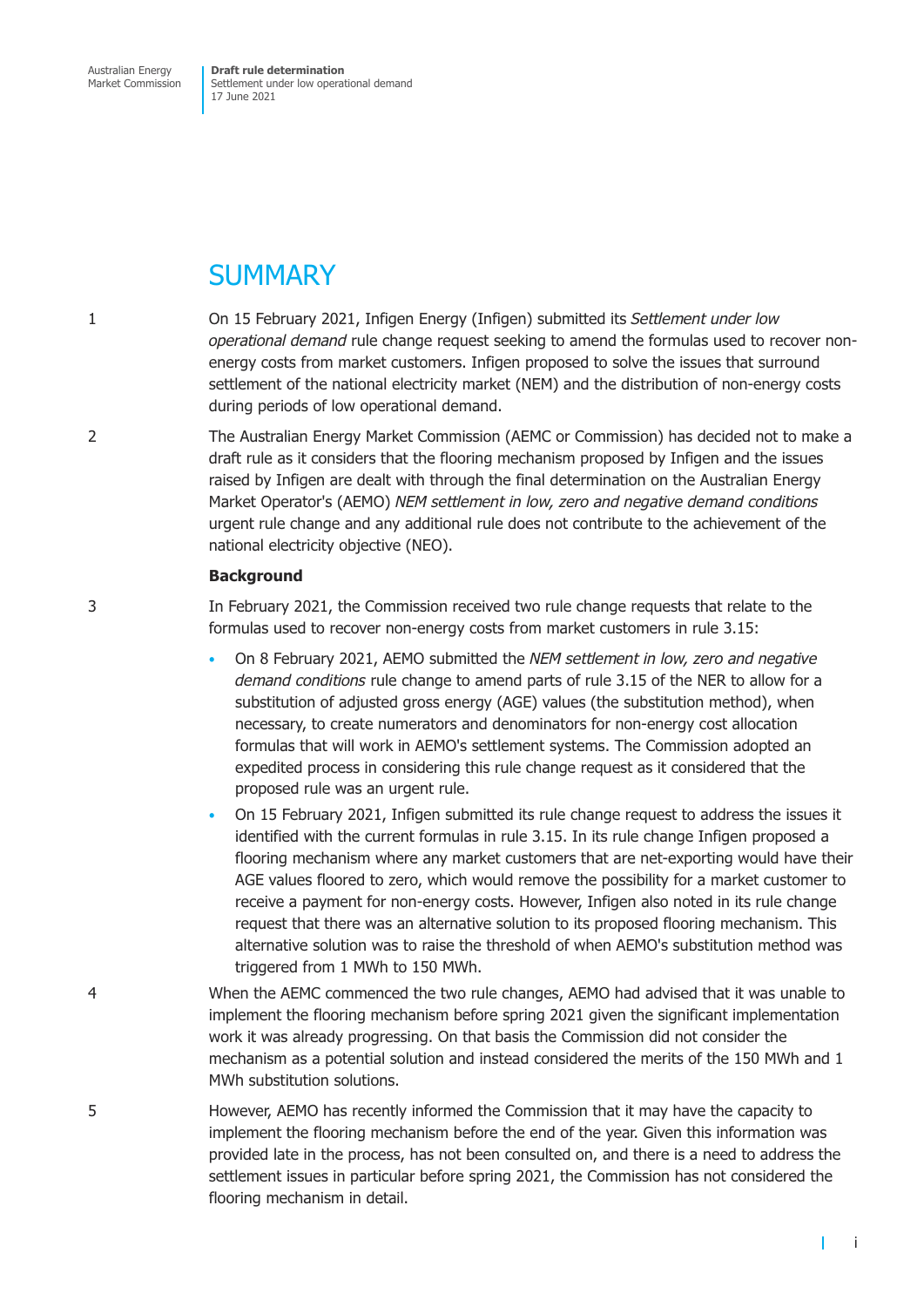Australian Energy Market Commission **Draft rule determination** Settlement under low operational demand 17 June 2021

6 In its initial assessment the Commission considered that the flooring mechanism and increasing the trigger for the substitution method to 150 MWh solution as relatively similar in that both address the competitive equity issues to an extent, and both are considered interim measures until a more permanent solution is progressed, potentially through the *Integrating energy storage systems into the NEM (Integrating storage)* rule change.

#### **7 Commission's draft determination**

- 8 On 17 June 2021, the Commission released its final determination and rule on AEMO's *NEM settlement in low, zero and negative demand conditions* rule change. In that determination, the Commission made a more preferable rule to implement AEMO's substitution method at a threshold of 150 MWh. A detailed explanation of the reasons for the Commission's decision are available in the Commission's final determination on the AEMO rule change.
- 9 The solution provided in the Commission's final determination for *NEM Settlement in low, zero and negative demand conditions* rule change responds to the issues raised by Infigen. Therefore, having regard to the issues raised in the rule change request and during consultation, and considering the solution being implemented in the AEMO rule change addresses the competitive equity issues to an extent, the Commission is not satisfied that Infigen's proposed rule will, or is likely to, contribute to the achievement of the NEO for the following reasons:
	- A threshold of 150 MWh, as suggested by Infigen, allows the continued settlement of the NEM in low operational demand scenarios. This is because the aggregate AGE of the region, which is the denominator in the cost recovery formulas, will no longer be able to fall below 1 MWh during a trading interval.
	- Having only one solution that addresses both Infigen's and AEMO's rule changes allows for an efficient administrative implementation for both AEMO and the required market customers. An additional rule made within this draft determination, with the assumption that it would be made final, would be published as final on 26 August 2021. Given the spring 2021 deadline for forecast low operational demand, the Commission considers this would be insufficient time for market customers to implement the mechanism.
	- Implementing a second interim solution in addition to the 150 MWh threshold solution at an additional cost and for limited benefits is not considered effective or proportionate.
	- AEMO can implement the threshold approach by spring 2021 allowing it to be in place for the forecast low or negative operational demand conditions.
- 10 The Commission recognises the materiality of the issues identified by Infigen and the need for a solution before the current forecast of low operational demand conditions in September 2021. However, the Commission considers any additional rule made above that already made in the AEMO rule change final determination would pose additional costs on participants and have limited benefits.
- 11 Therefore, because the AEMO rule change solves the issues raised by Infigen and implements one of the solutions proposed by Infigen in its rule change request, the Commission has determined not to make the rule proposed by Infigen.
- 12 The Commission invites submissions on this draft rule determination by **29 July 2021.**

ii

T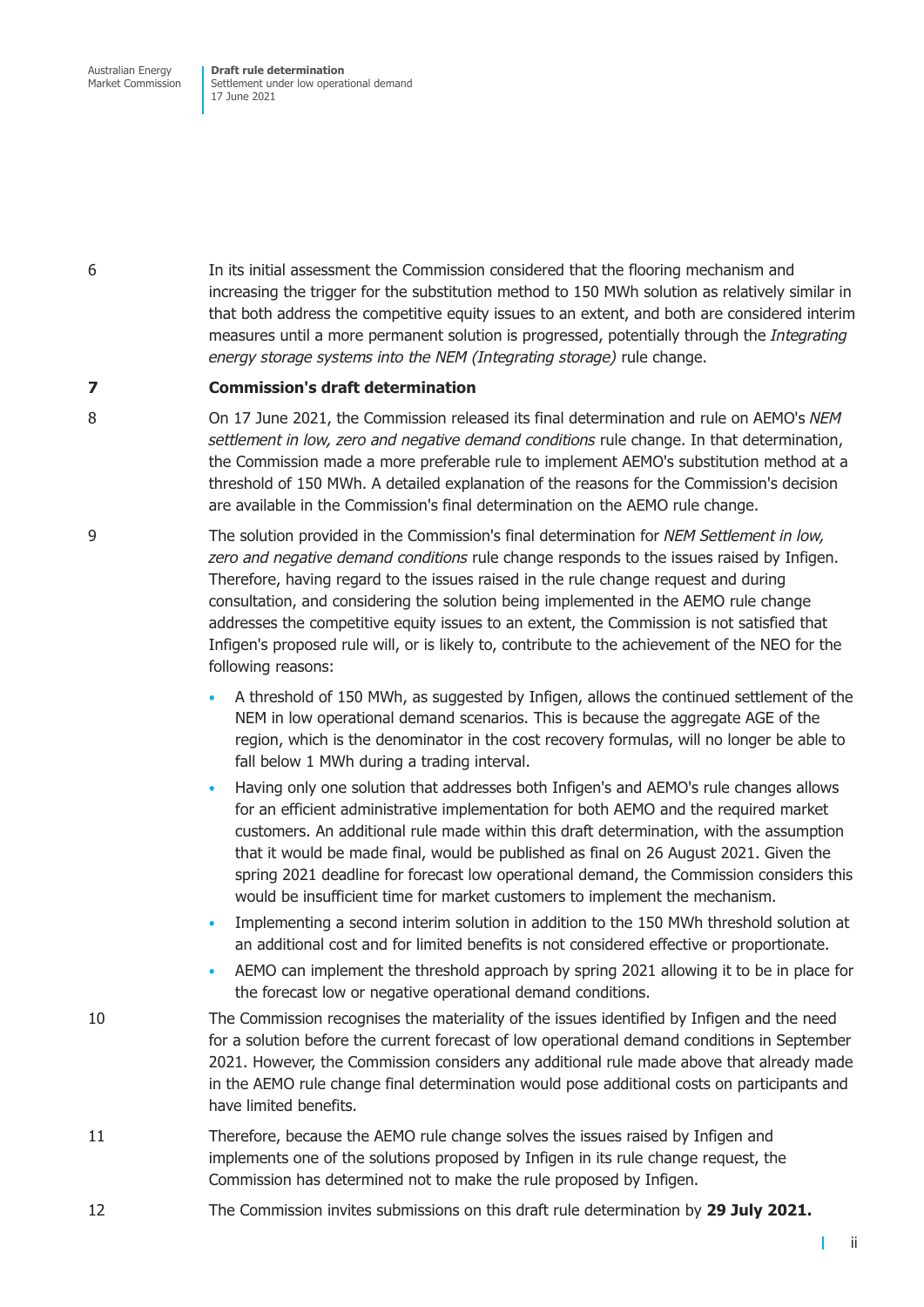Settlement under low operational demand 17 June 2021

## **CONTENTS**

| $\mathbf{1}$<br>1.1<br>1.2<br>1.3<br>1.4<br>1.5<br>1.6<br>1.7 | Infigen's rule change request<br>What are non-energy costs?<br>Issue the rule change request seeks to address and current arrangements<br>Rationale for the rule change request<br>AEMO's rule change request<br>The longer-term solution being considered in Integrating storage<br>The rule making process<br>Consultation on draft rule determination | $\mathbf{1}$<br>$\mathbf{1}$<br>$\overline{\mathbf{c}}$<br>$\frac{4}{5}$<br>6<br>6<br>6 |
|---------------------------------------------------------------|----------------------------------------------------------------------------------------------------------------------------------------------------------------------------------------------------------------------------------------------------------------------------------------------------------------------------------------------------------|-----------------------------------------------------------------------------------------|
| $\overline{2}$<br>2.1<br>2.2<br>2.3<br>2.4                    | Draft rule determination<br>The Commission's draft rule determination<br>Rule making test<br>Assessment framework<br>Summary of reasons                                                                                                                                                                                                                  | 7<br>7<br>$\overline{7}$<br>8<br>9                                                      |
| 3<br>3.1<br>3.2<br>3.3<br>3.4                                 | Infigen's flooring mechanism<br>The proposed flooring mechanism<br>Stakeholder views<br>Commission's analysis<br>Conclusion                                                                                                                                                                                                                              |                                                                                         |
| <b>Abbreviations</b>                                          |                                                                                                                                                                                                                                                                                                                                                          |                                                                                         |
| A                                                             | <b>APPENDICES</b><br>Summary of other issues raised in submissions                                                                                                                                                                                                                                                                                       | 17                                                                                      |
| B<br>B.1<br>B.2                                               | Legal requirements under the NEL<br>Draft rule determination<br>Commission's considerations                                                                                                                                                                                                                                                              | 18<br>18<br>18                                                                          |
| <b>TABLES</b><br>Table A.1:                                   | Summary of other issues raised in submissions                                                                                                                                                                                                                                                                                                            | 17                                                                                      |
| <b>FIGURES</b><br>Figure 1.1:<br>Figure 3.1:<br>Figure 3.2:   | Infigen's example of settlement distortion<br>Generalised formula for non-energy costs<br>Modelled cost recoveries from net-demand market customers                                                                                                                                                                                                      | $\overline{c}$<br>12<br>13                                                              |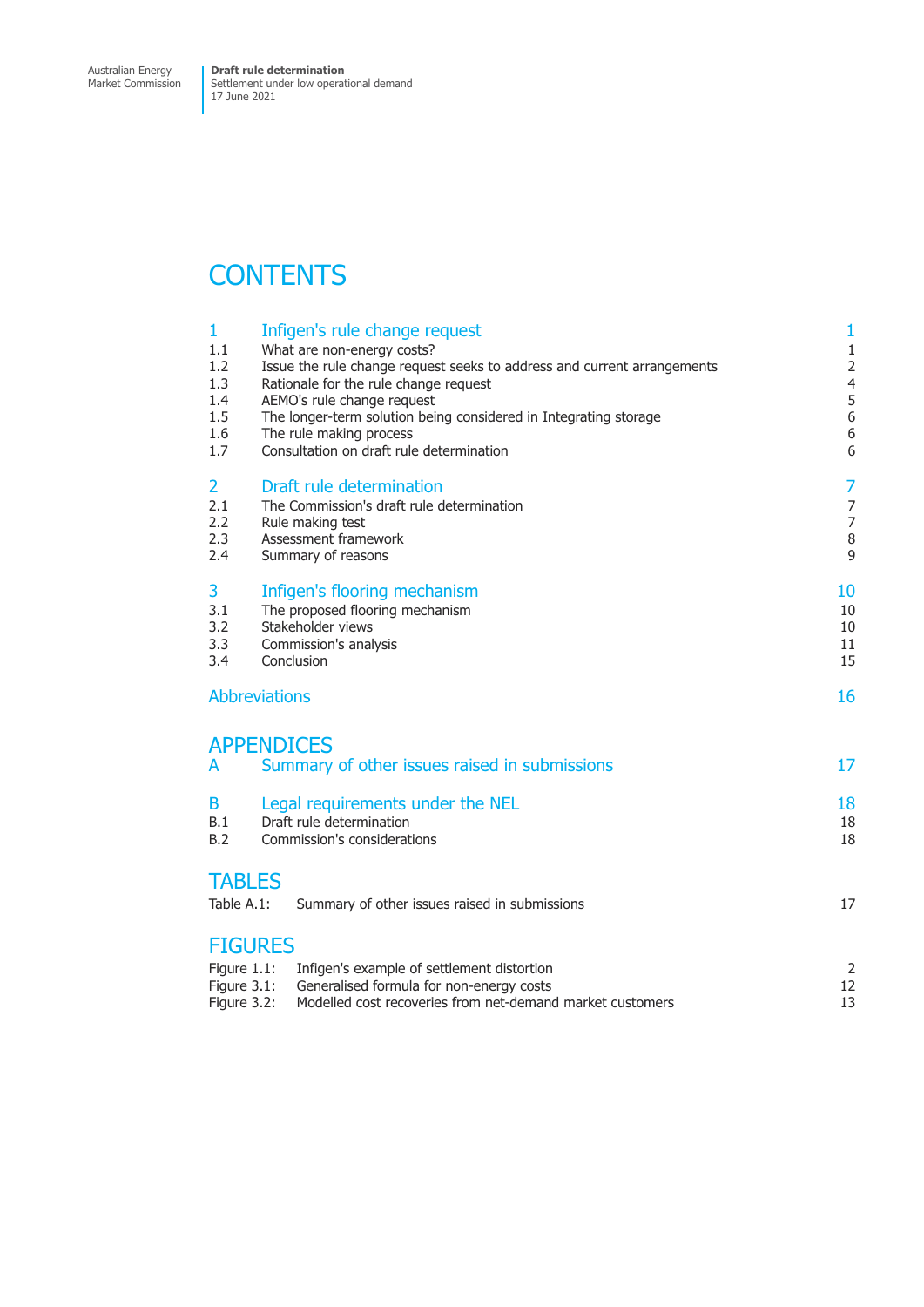<span id="page-5-0"></span>Australian Energy Market Commission

**Draft rule determination** Settlement under low operational demand 17 June 2021

1 **INFIGEN'S RULE CHANGE REQUEST** 

On 15 February 2021, Infigen Energy (Infigen) submitted a rule change request to the Australian Energy Market Commission (AEMC or Commission) to amend the National Electricity Rules (NER). The rule change proposal seeks to amend the NER to change the formulas that the Australian Energy Market Operator (AEMO) uses to calculate how nonenergy costs are allocated to market customers in the national electricity market (NEM).

This chapter discuses:

- non-energy costs
- issues raised in the rule change request
- rationale for the rule change request
- other relevant rules changes
- the rule making process
- consultation leading to this draft determination.

### 1.1 What are non-energy costs?

In the NEM, non-energy costs generally refer to payments for market and non-market ancillary services, compensation for directions, market suspension or administered pricing, and reserve contract payments. $<sup>1</sup>$ </sup>

Non-energy costs are recovered by AEMO from market participants based on their registration category and the aggregate adjusted gross energy (AGE) from each participant over a trading interval.<sup>2</sup> The formulas used to allocate costs rely on numerators and denominators that include the AGE. The AGE for each market customer is defined under clause 3.15.4 and 3.15.5 of the NER as the flow of electricity at a participant's connection point(s), in the relevant category for recovery either as load or generation. Infigen describes a market customer's AGE as "the net consumption of that market customer for the relevant trading interval".<sup>3</sup> The denominator, being the sum of all AGE, is effectively the regional operational demand.

For this rule change, the lower contingency Frequency Control Ancillary Services (FCAS)<sup>4</sup> costs are particularly relevant as they are only recovered from market customers within a region.<sup>5</sup>

 $\mathbf{I}$ 

<sup>1</sup> AEMO, *NEM settlement under low, zero and negative demand conditions*, rule change request. p. 3.

<sup>2</sup> Ibid.

<sup>3</sup> Ibid, p. 4. Net consumption being the market customer's energy at each connection point which the market customer is financially responsible.

<sup>4</sup> These consist of the fast lower (six second), slow lower (60 seconds) and delayed lower (five minute) FCAS services.

<sup>5</sup> AEMO, Settlements guide to ancillary services payment and recovery, February 2020, p. 9.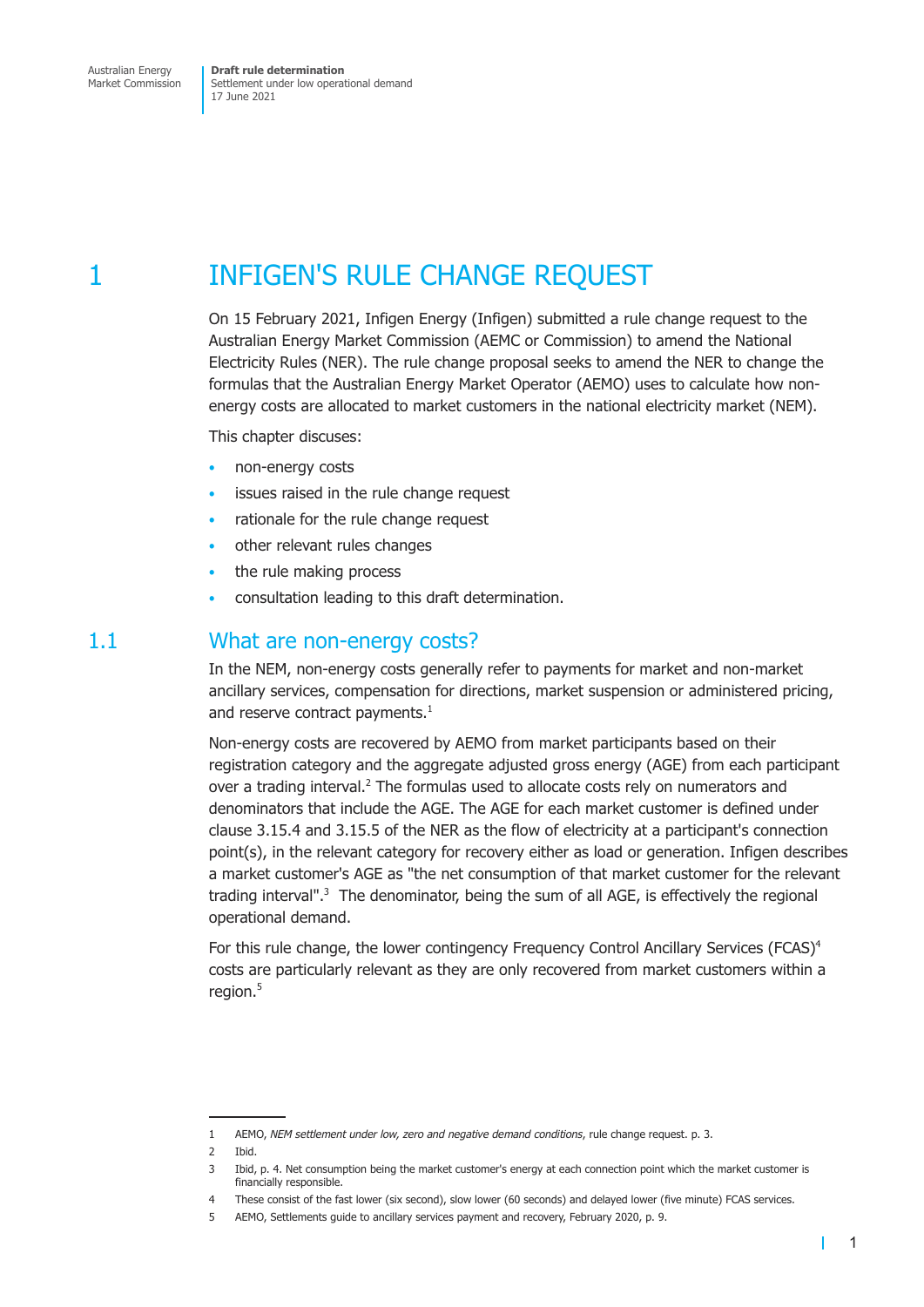<span id="page-6-0"></span>Settlement under low operational demand 17 June 2021

### 1.2 Issue the rule change request seeks to address and current arrangements

Historically, market loads were almost always net consumers of energy. Therefore, the NER generally allocates non-energy costs between market customers according to the proportion of net energy used by each customer.<sup>6</sup> However, the increasing penetration of rooftop solar has meant that these loads can now also be generators. This can have consequences that were not previously foreseen, particularly for the settlement of non-energy costs, which are usually calculated based on *net* energy flows.

The current cost recovery formulas in the NER do not account for significant bi-directional resources, which can lower a market customers AGE to the point where it becomes a net exporter of electricity. This can allow for the potential over-procurement of costs from market customers with a positive load, and market customers with a negative load can receive a negative settlement, i.e. a payment. An example of this settlement distortion was provided by Infigen in its rule change request, as shown in Figure 1.1 below.

#### Example: Lower Contingency cost (\$3m) to be recovered from three local loads/participants: Costs are allocated by participant load divided by operational ad A pays oad B pays ad C pay demand (sum of loads  $100/300 \times $3m$  $100/300 \times $3m$ 100/300 x \$3m  $=$  \$1m  $=$  \$1m  $=$  \$1m Each load pays 1/3 share - as expected Operational demand:  $100+100+100=300$  MW Load 3 has embedded solar (perhaps a residential area) that reduces Load A pays:<br>100/200 x \$3m<br>= **\$1.5m** Load C pays:<br>0/200 x \$3m<br>= **\$0m** Load B pays: its net consumption to zero  $100/200 \times $3m$ <br>= \$1.5m (1 (#)  $\mathbb{R}$ The remaining loads split the cost - \$1.5m each - Load C avoids all costs. Acceptable outcome pending review of non-energy cost Operational demand: recovery.  $100+100+0=200$  MW If Load C is negative, the settlement maths pays Load C (yet they<br>have not reduced the need for the service) Load C "pays":<br>(-100)/100 x \$3m Load B pays: Load A pays: 100/100 x \$3m 100/100 x \$3m  $$3m$  $=$  \$3 $m$  $-$ \$3m AEMO recovers 3+3-3 = \$3m, but there are wealth transfers. Load A & B both pay 100% of the service cost. (receives \$3m, or zero if payments must<br>be >=0) Operational demand: Alternatively, if costs must be positive, AEMO may recover \$6m,<br>with a net surplus of \$3m.  $100+100+(-100) = 100$  MW As Operational Demand goes to zero, the equation breaks down Load B pays:<br>100/1 x \$3m<br>= **\$300m** Load A pays<br>100/1 x \$3m Load C "pays":<br>(-199)/1 x \$3m As demand approaches ~zero, wealth transfers can become huge 偑 0<sub>m</sub>  $= -5597m$ Implications for risk management, prudentials, cash flows & equity Operational demand: Vs actual cost of just \$3m  $100+100+(-199) = 1$  MW

#### **Figure 1.1: Infigen's example of settlement distortion**

Source: Infigen, Settlement under low operational demand, rule change request, 2021.

#### **1.2.1 Solution proposed in the rule change request**

Low operational demand impacts the formulas used to allocate non-energy costs under rule 3.15 of the NER. In order to solve the issues that can result from the current formula, Infigen proposed a rule change (the proposed rule) to amend part of rule 3.15 of the NER to set a

<span id="page-6-1"></span>2

1

<sup>6</sup> See rule 3.15, NER.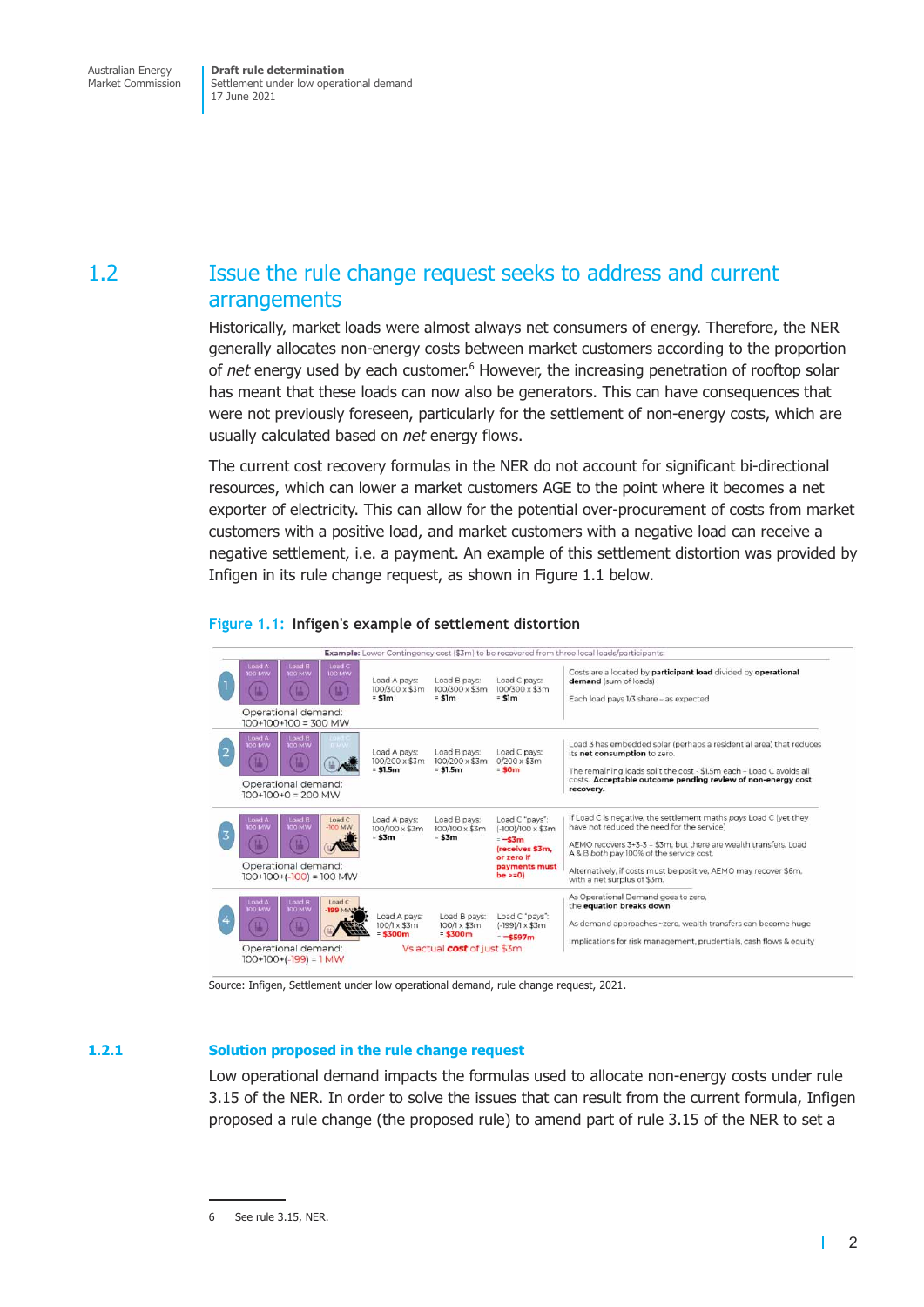lower limit of zero on market customer AGE values within the non-energy cost recovery formula.<sup>7</sup> This 'flooring mechanism' would remove the possibility of market customers having negative AGEs and help allocate costs more fairly between participants. Unlike the current formula, the flooring mechanism would also prevent AEMO from over-procuring non-energy costs and it would limit the recovery of costs to the total cost of the service.

Infigen's proposed flooring mechanism formula is set out below.

Allocated cost = Service cost  $\times \frac{\max(0, \text{Market Customer's AGE})}{\sum \max(0, \text{AGE})}$ 

According to Infigen, the flooring mechanism would have the following impacts on the nonenergy cost recovery process:

- A market customer cannot have a negative AGE for a trading interval. This would prevent that customer receiving a payment for their negative net flows in a trading interval. It would also prevent customers with net negative flows from paying any cost recovery.<sup>8</sup> This has the added benefit of limiting the total cost recoverable to the total service cost.
- The total regional operational demand can no longer fall below 0 MWh. This is because all market customs would have their minimum AGE set to zero and therefore the sum of these values (which is the denominator used in the cost recovery formula) can no longer be a number less than zero.<sup>9</sup> However, if all market customers within a region had a load that is net negative or zero for a trading interval, the equation would not solve and AEMO would not be able to settlement the NEM. Infigen notes that while technically possible, it is unlikely that scenario would occur for at least the next 12-24 months.<sup>10</sup>

Infigen noted that the issues described above are particularly relevant to South Australia. However, as settlement is a NEM-wide process, the rule change would solve these issues if they were to arise in any other state. Infigen also outlined that the issues resulting from the current calculation of non-energy costs at low operation demand are un-hedgeable costs and therefore there are limited options outside of a rule change to mitigate a participant's risk.<sup>11</sup>

Infigen also outlined in its rule change request that the Commission is considering potential longer-term solutions to the issues through the *Integrating energy storage systems into the NEM* (Integrating Storage) rule change (see section 1.5). Therefore, Infigen considers the flooring mechanism insulates market customers in the short-term, while these more fundamental reforms are being considered.<sup>12</sup>

<sup>7</sup> Infigen, *Settlement under low operational demand*, rule change request, p. 12.

<sup>8</sup> Ibid.

<sup>9</sup> Ibid.

<sup>10</sup> Ibid.

<sup>11</sup> Infigen, Settlement under low operational demand, rule change request. p. 14.

<sup>12</sup> Ibid.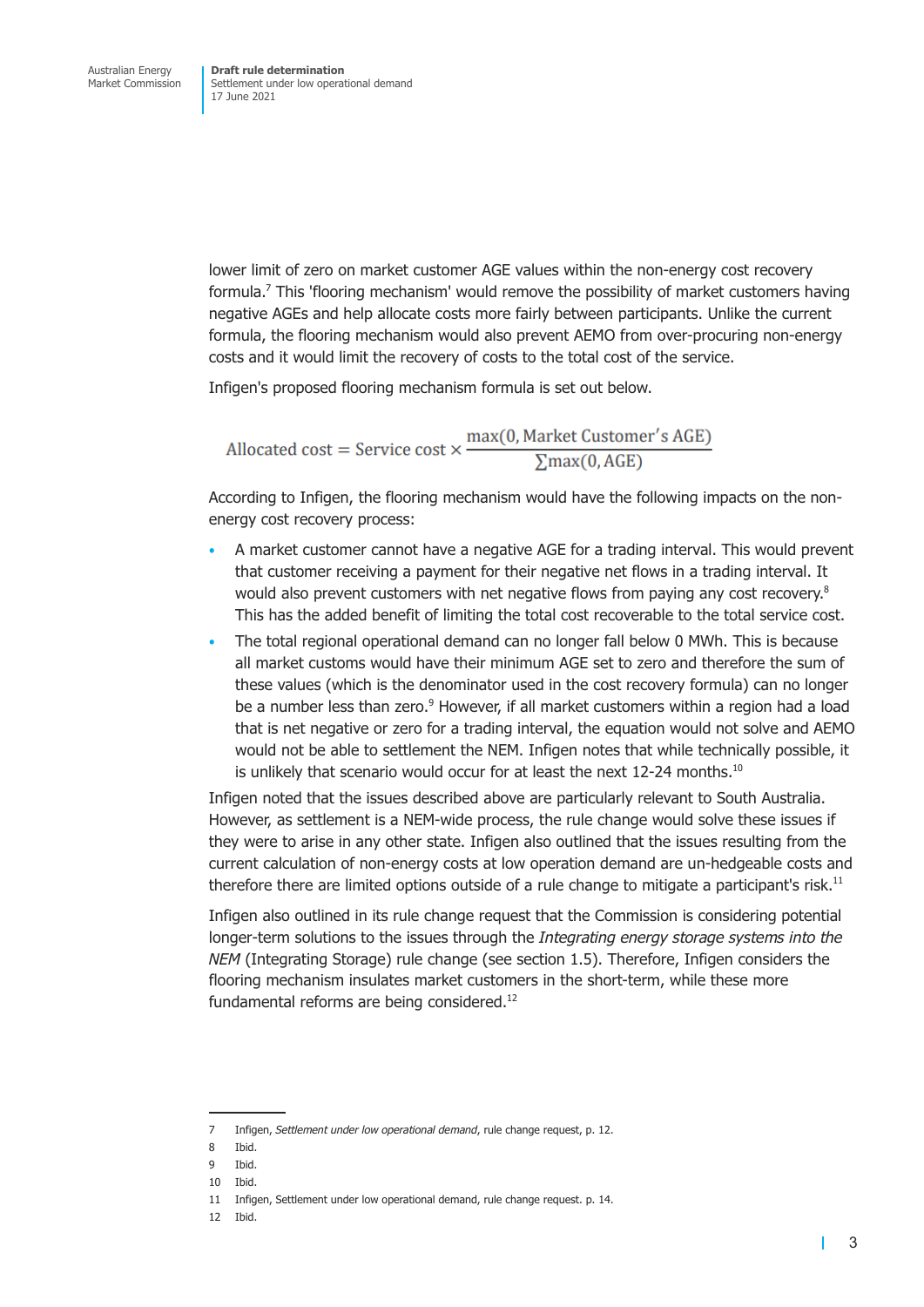<span id="page-8-0"></span>Settlement under low operational demand 17 June 2021

#### **1.2.2 Alternative solutions proposed in the rule change request**

Infigen outlined a number of alternative solutions if the flooring mechanism could not be implemented in a timely or cost effective way.<sup>13</sup> These alternative solutions were:

- 1. Modifying the solution proposed by AEMO in the *NEM settlement under low, zero and negative demand conditions* rule change (see section 1.4) solution to have the threshold when the substitution method is triggered to be raised to 150 MWh. Infigen considers this solution workable but does note that it would have the impact of more frequent disruption to settlement, and is only preferable if Infigen's solution was unable to be implemented. Infigen also suggested the thre[shold value](#page-9-1) could be informed by AEMO modelling the largest expected net market customer load in South Australia during low operational demand. The threshold would then be set to trigger if net demand approaches a multiple of this net market customer load.
- 2. Applying a settlement cap for non-energy cost recovery, so that a market customer could not be charged more than the total costs, effectively removing the possibility of over procurement. Infigen considers that no 'spurious' payments could be made to negative load market customers. Infigen notes that this would likely be complex to administer but limits the worst outcomes for market customers.
- 3. Changing the NER to allow AEMO to redistribute excess recovered costs by returning excess cost recoveries, ie. negative payments, to affected market customers. Infigen states that this solution would be challenging to implement, manage and operate. It also does not address the issue of the cost recovery being unable to solve at zero demand.
- 4. Moving cost recovery from a single trading interval across multiple periods, such as a week, month or year, at all times. Infigen describes this as a very material change and requires more consideration.

### 1.3 Rationale for the rule change request

In the rule change request Infigen considered that the continued growth of bi-directional resources in the NEM is driving lower levels of operational demand and posing significant risks to NEM settlement and distribution of non-energy costs. It considers the impact of this scenario to have significant impacts on:

- **Disruption of settlement** as operational demand falls below 1 MWh, the current NEM settlement systems will fail to calculate.
- **Disruption to South Australian industry** if significant non-energy costs are to be recovered during low operational demand, it would be imposed on a small subset of customers, likely large industrial customers.
- **Risk of cascading defaults and disruption of the administration of the NEM**  if significant over procurement was to occur, which is non-recoverable, this could lead to retailers defaulting on their settlements.

<sup>13</sup> Infigen, *Settlement under low operational demand*, rule change request, p. 13.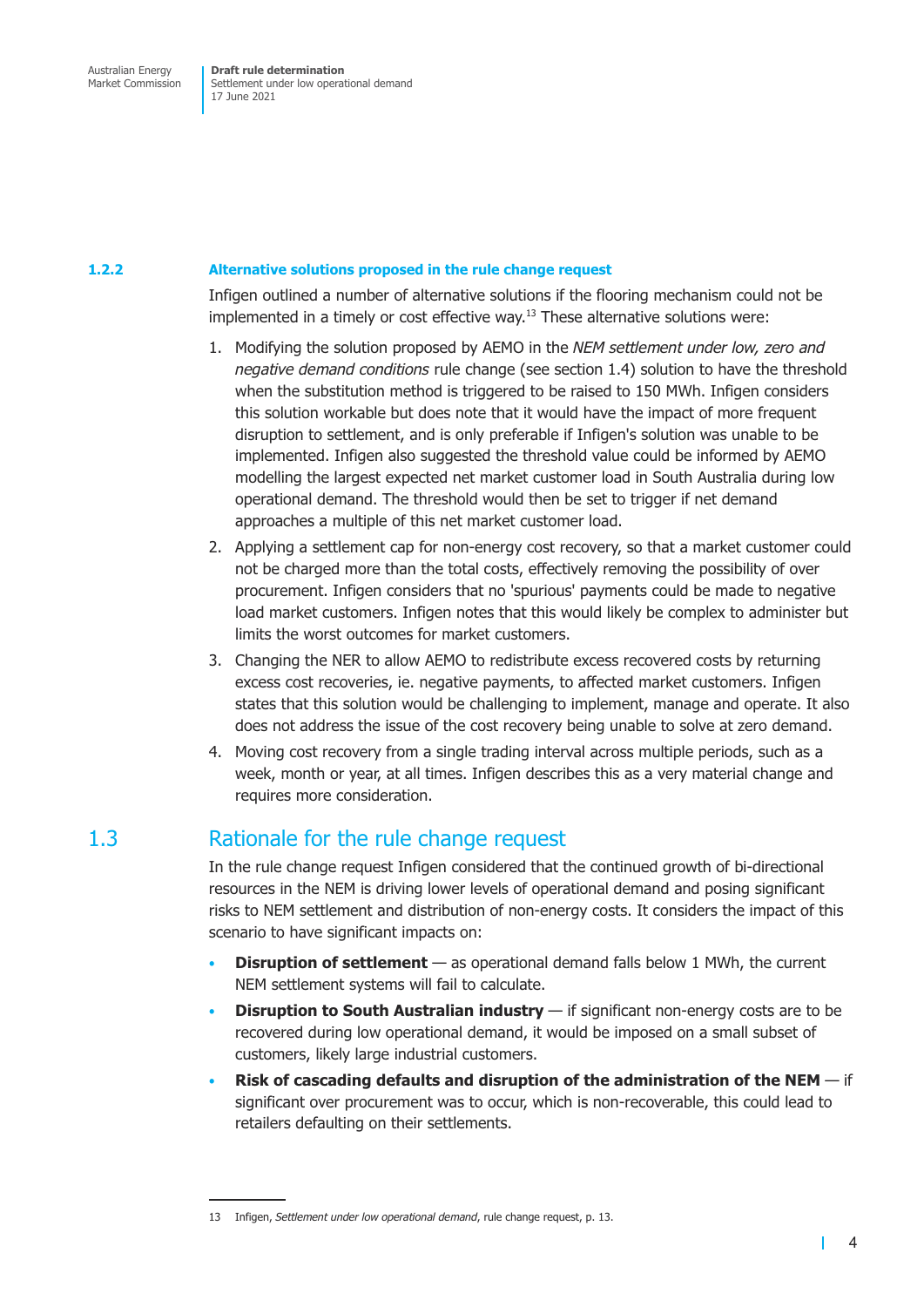<span id="page-9-0"></span>Settlement under low operational demand 17 June 2021

• **System security risks** — the possibility of negative payments can incentivise market behaviour that has the ability to impact the security and reliability of the NEM.<sup>14</sup>

Infigen argues that its rule change request would provide market stability and enable the continued fair allocation of non-energy costs during periods of low operational demand. Infigen noted that these risks are not consistent with the intent of the NER and these are material and are not hedgable risks. The immediate risk is to customers within South Australia, however, over time this risk increases in other regions.<sup>15</sup>

### 1.4 AEMO's rule change request

<span id="page-9-1"></span>On 8 February 2021, AEMO submitted the *NEM settlement under low, zero and negative demand conditions* rule change request (the AEMO rule change). This rule change was in relation to the formulas that are used to calculate how certain non-energy costs are allocated and the interaction between these formulas and the settlement of other markets within the NEM. AEMO identified that the current configuration of its settlement systems cannot function if regional demand in a trading interval, or other cost recovery period, falls below 1 MWh.

Like Infigen's rule change request, AEMO proposed to amend parts of rule 3.15 of the NER. However, it proposed a different approach to allow for the substitution of AGE values (the substitution method), when necessary, to create numerators and denominators for nonenergy cost allocation formulas that will work in AEMO's settlement systems.<sup>16</sup> As the non-energy cost recovery settlement calculations will fail when the denominator of a relevant formula is less than 1 MWh, AEMO proposed to only substitute values when aggregate AGE falls below 1 MWh.<sup>17</sup>

In such situations, AEMO will determine the value for substitution using an average of the AGE amounts in the last four billing periods for each affected market customer and will substitute aggregate AGE for a region with the sum of the substituted market customer average AGEs in the region.<sup>18</sup>

On 17 June 2021, the Commission made a final determination on the AEMO rule change. This final determination made a more preferable rule to use the substitution method with the threshold at which it is triggered raised to 150 MWh. The Commission made this more preferable rule to address: the risk of the NEM being unable to settle when net regional demand is less than 1 MWh; the incidence of market customers being paid as part of lower contingency FCAS recovery; and, the risk to market customers of paying a disproportionate amount of non-energy costs due to low net regional demand.<sup>19</sup>

<sup>14</sup> Infigen, *Settlement under low operational demand*, rule change request, p. 13.

<sup>15</sup> Ibid.

<sup>16</sup> AEMO, *NEM settlement in zero and negative demand conditions,* rule change request, p. 9.

<sup>17</sup> Ibid.

<sup>18</sup> Ibid. Chapter 10 of the NER defines A *billing period* as the period of 7 days commencing at the start of the trading interval ending 12.30 am Sunday.

<sup>19</sup> The final ruling can be found on the AEMC website.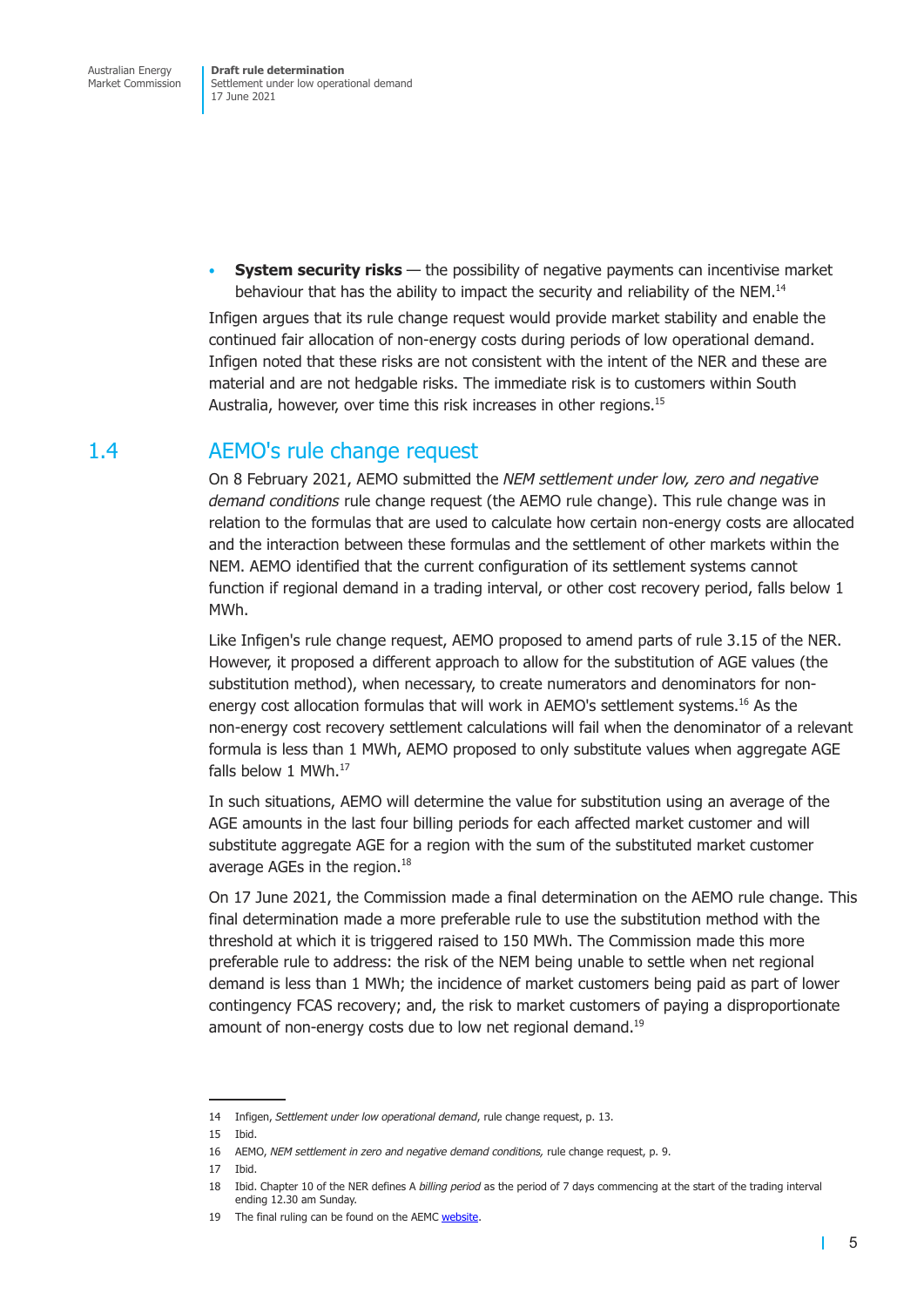<span id="page-10-0"></span>Settlement under low operational demand 17 June 2021

### 1.5 The longer-term solution being considered in Integrating storage

The Commission considers that the *Integrating Storage* rule change, if made, may provide a permanent solution to the issues that Infigen raises. In the *Integrating Storage* rule change proposal, AEMO acknowledged that the existing NEM framework, processes and systems for non-energy cost recovery have been calculated on net metering data.<sup>20</sup>

The solutions the Commission are considering would solve the non-energy settlement issues by allocating costs based on gross energy flows, rather than net energy flows. In order to do this and correctly apportion costs, any longer-term solution will require the implementation of the *Global settlements and market reconciliation rule change (Global settlement)* to ensure that AEMO has gross data on energy flows. Implementation of the *Global Settlement* rule change is due to go-live on 1 May 2022 with *Integrating storage* potentially being implemented by September 2023.<sup>21</sup>

### 1.6 The rule making process

On 22 April 2021, the Commission published a notice advising that it had commenced the rule making process and consultation in respect of the rule change request.<sup>22</sup> A consultation paper identifying specific issues for consultation was also published. Submissions closed on 20 May 2021 and the Commission received 5 submissions. These submissions are available on our website. All the issues relevant to this rule change request that were raised in submissions are discussed and responded to throughout this draft rule determination.

### 1.7 Cons[ultatio](https://www.aemc.gov.au/rule-changes/settlement-under-low-operational-demand)n on draft rule determination

The Commission invites submissions on this draft determination and draft rule, by **29 July 2021**.

Any person or body may request that the Commission hold a hearing in relation to the draft rule determination. Any request for a hearing must be made in writing and must be received by the Commission no later than 12pm, 24 June 2021.

Submissions and requests for a hearing should quote project number **ERC0327** and may be lodged online at www.aemc.gov.au.

Where practicable, submissions should be prepared in accordance with the Commission's guidelines for making written submissions.<sup>23</sup> The Commission publishes all submissions on its website, subject to a claim of confidentiality. Please clearly mark any sections of your submission which you consider to contain confidential material.

If you have any questions on this project, please contact:

- Harrison Gibbs on (02) 8296 0626 or harrison.gibbs@aemc.gov.au
- Kate Wild on (02) 8296 0622 or kate.wild@aemc.gov.au.

<sup>20</sup> AEMO, *Integrating energy storage systems in the NEM, r*ule change request, p. 1.

<sup>21</sup> AEMO, *Regulatory roadmap v4,* 18 March 2021.

<sup>22</sup> This notice was published under s.95 of the NEL.

<sup>23</sup> This guideline is available on the Commission's website www.aemc.gov.au.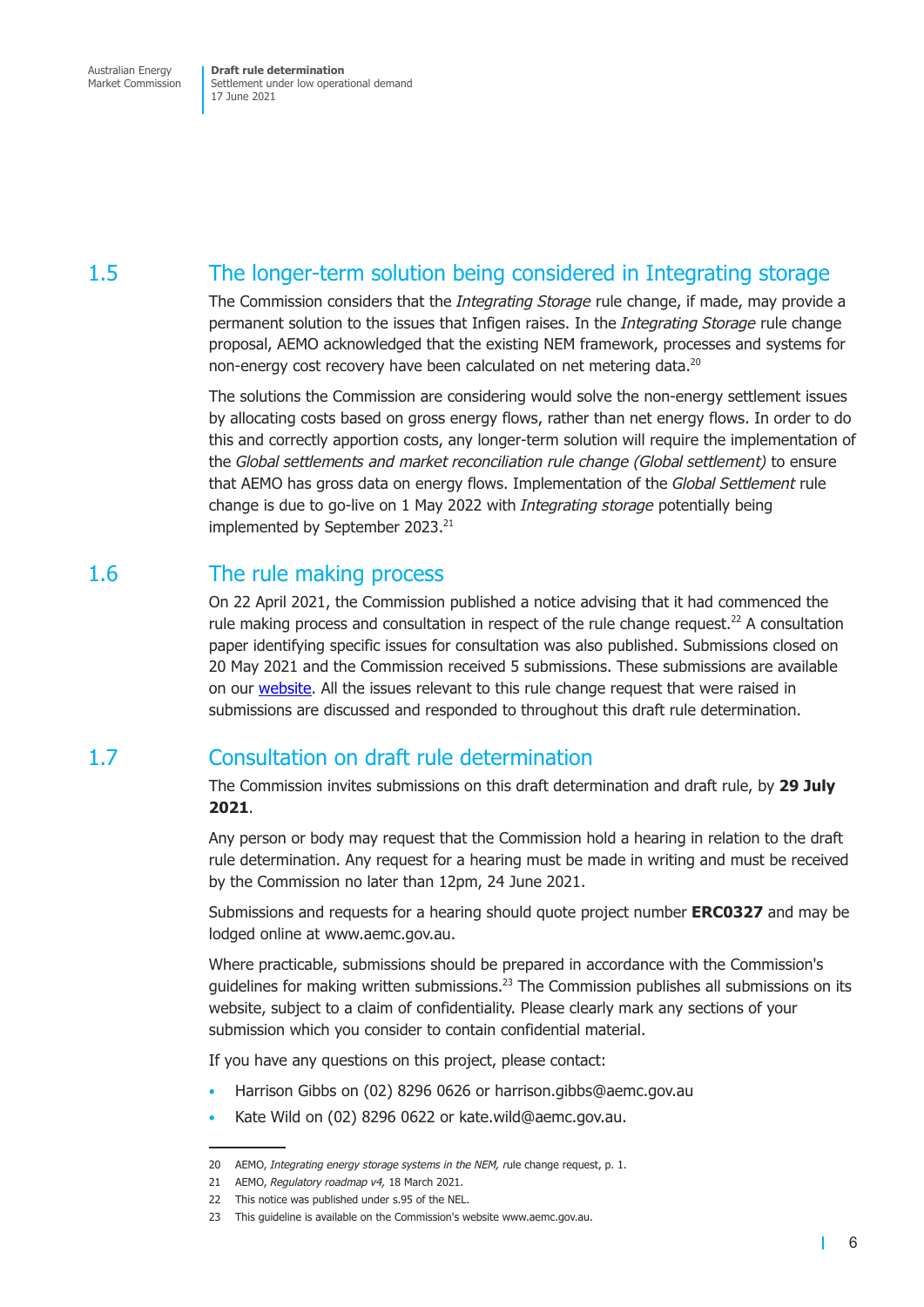<span id="page-11-0"></span>Settlement under low operational demand 17 June 2021

## 2 DRAFT RULE DETERMINATION

This chapter outlines:

- the Commission's draft determination
- the rule making test for changes to the NER
- the assessment framework for considering the rule change request
- the Commission's consideration against the national electricity objective (NEO).

### 2.1 The Commission's draft rule determination

The Commission's draft rule determination is not to make the proposed rule.

The Commission has given consideration to the rule change request proposed by Infigen and recognises the importance of appropriately distributing non-energy costs between market customers and ensuring that outcomes are aligned with the intent of the NER.

However, based on the Commission's consideration, including analysis of the previous low operational demand periods and stakeholder feedback to the consultation paper, the Commission considers that the issues outlined by Infigen are adequately resolved for an interim period in the final determination on the *NEM settlement under low, zero and negative demand conditions* rule change. The solution implemented as part of that final determination was an alternative solution proposed by Infigen within its rule change request. The Commission considers that there are not sufficient additional benefits in implementing the flooring mechanism over what is being implemented in AEMO's final determination.

The Commission's reasons for making this draft determination are set out in chapter 3.

Further information on the legal requirements for making this draft rule determination is set out in Appendix B.

### 2.2 Rule making test

#### **2.2.1 Achieving the NEO**

Under the NEL the Commission may only make a rule if it is satisfied that the rule will, or is likely to, contribute to the achievement of the NEO. $^{24}$  This is the decision making framework that the Commission must apply.

The NEO is:<sup>25</sup>

to promote efficient investment in, and efficient operation and use of, electricity services for the long term interests of consumers of electricity with respect to:

- (a) price, quality, safety, reliability and security of supply of electricity; and
- (b) the reliability, safety and security of the national electricity system.

т

<sup>24</sup> Section 88 of the NEL.

<sup>25</sup> Section 7 of thence.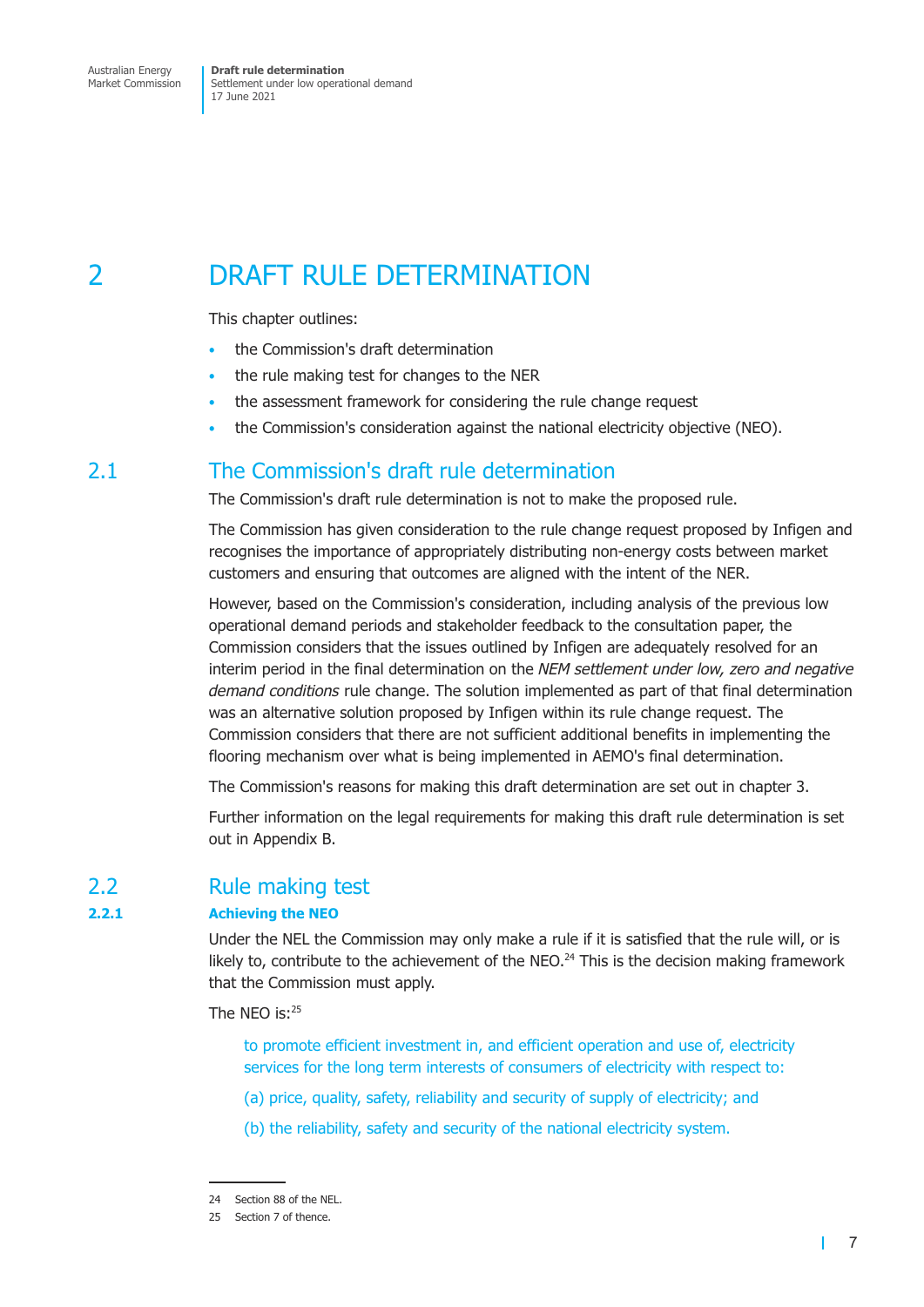<span id="page-12-0"></span>The Commission has identified that the relevant aspects of the NEO are *the efficient investment in, and efficient operation of, electricity services* with respect to *the reliability, safety and security of the national security system.*

### 2.3 Assessment framework

In assessing the rule change request against the NEO, the Commission has considered the following principles:

- **Effective and proportionate risk management**: does the proposed solution enable market participants and AEMO to manage risks? This is in the long-term interests of consumers as it promotes the efficient and secure operation of the NEM, allowing stable supply of electricity and putting downward pressure on electricity prices.
- **Minimising uncertainty and market changes**: does the proposed solution minimise uncertainty for market participants and AEMO and promote confidence in the market? Similarly, the points above for effective and proportionate risk management are also related to the impacts of minimising uncertainty and market changes.
- **Regulatory and administrative burden**: are the costs to market participants and market bodies of implementing the solution minimised and proportional to the benefits? Regulatory and administrative burdens are passed onto consumers through inefficient costs. As such it is in the interests of consumers to minimise these pass through costs where possible.
- **Providing efficient market signals**: does the solution provide market participants with efficient market signals to guide their decisions? Efficient market signals are required to provide the necessary incentives for the market to operate efficiently including ensuring that any distortions to incentives are minimised.

#### **2.3.1 Commission response to feedback on the assessment framework**

SA Water was the only stakeholder to comment on the proposed assessment framework. It noted there were the differences between the assessment frameworks in both Infigen's and AEMO's rule changes:<sup>26</sup>

- the AEMO rule change included administrative certainty in its assessment criteria
- Infigen's rule change exchanged this for providing efficient market signals in its assessment criteria.

SA Water was of the view that both of these assessment criteria should be included across both rule changes given the highly related nature of both rule changes.

The Commission considers that its current assessment criteria for Infigen's rule change covers the issues raised by SA Water within its *Minimising uncertainty and market changes* criteria. Therefore, the Commission has decided to keep the original assessment framework as outlined in the consultation paper.

 $\blacksquare$ 

<sup>26</sup> SA Water submission p. 2.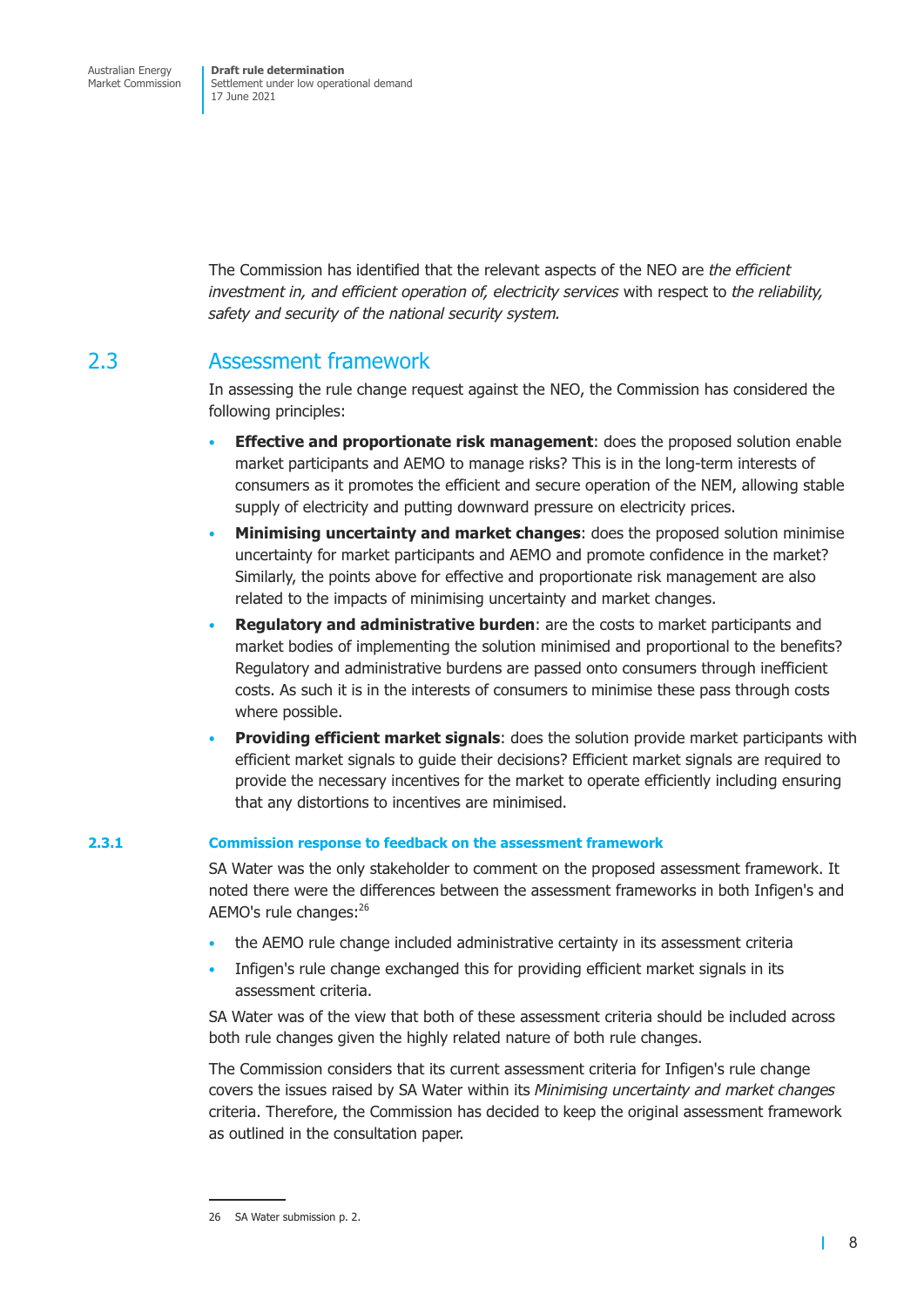## <span id="page-13-0"></span>2.4 Summary of reasons

Following the close of consultation, AEMO informed the Commission that it may have the capacity to implement the flooring mechanism before the end of the year. As this information was provided late in the process, it has not been consulted on. While the flooring mechanism does prevent over-recovery, there is still a risk to settlement if all market customers are netgenerating or have zero demand. The mechanism can also lead to competitive distortions where only net-demand market customers face non-energy costs. Given this, and the need to the settlement issues before spring 2021 the Commission has not considered the flooring mechanism in detail.

The solution provided in the Commission's final determination for *NEM Settlement in low, zero and negative demand conditions* rule change request by AEMO, where the threshold for the proposed substitution method is raised to 150 MWh, responds to the issues raised by Infigen. Therefore, having regard to the issues raised in the rule change request and during consultation, and considering that the solution being implemented in the AEMO rule change, the Commission is not satisfied that the proposed rule will, or is likely to, contribute to the achievement of the NEO for the following reasons:

- The 150 MWh threshold and the proposed solution are both interim solutions to deal with the immediate risk of low or negative operational demand, and as such are not as efficient as the approach being developed and tested within *Integrating storage*. 27
- A threshold of 150 MWh, as suggested by Infigen, allows the continued settlement of the NEM in low operational demand scenarios as the denominator in the cost recovery formulas will no longer be able to fall below 1 MWh during a trading interval.
- Non-exporting market customers have protection from significant over-recovery as identified by Infigen in periods of low operational demand, with the costs of recovery shared across all market participants.
- Not making an additional rule within this rule change request provides greater market certainty of the solution to be implemented by spring 2021
- Only having one solution to solve the issues raised in both Infigen's and AEMO's rule changes allows for an efficient administrative implementation for both AEMO and the required market customers. An additional rule, with the assumption that it would be made final, would be published as a final determination on 26 August 2021. Given the spring 2021 deadline for forecast low operational demand events this would be insufficient time for market customers for implementation, which was a key consideration from stakeholder submissions.
- Implementing a second interim solution above 150 MWh threshold solution at an additional cost and for limited benefits is not effective or proportionate.
- AEMO can implement the threshold approach by spring 2021 allowing it to be in place for the forecast low or negative operational demand conditions.

<span id="page-13-1"></span>т

<sup>27</sup> *Integrating energy storage systems into the NEM*, is exploring longer-term solutions for the recovery of non-energy costs from participants based on gross energy flows rather than net.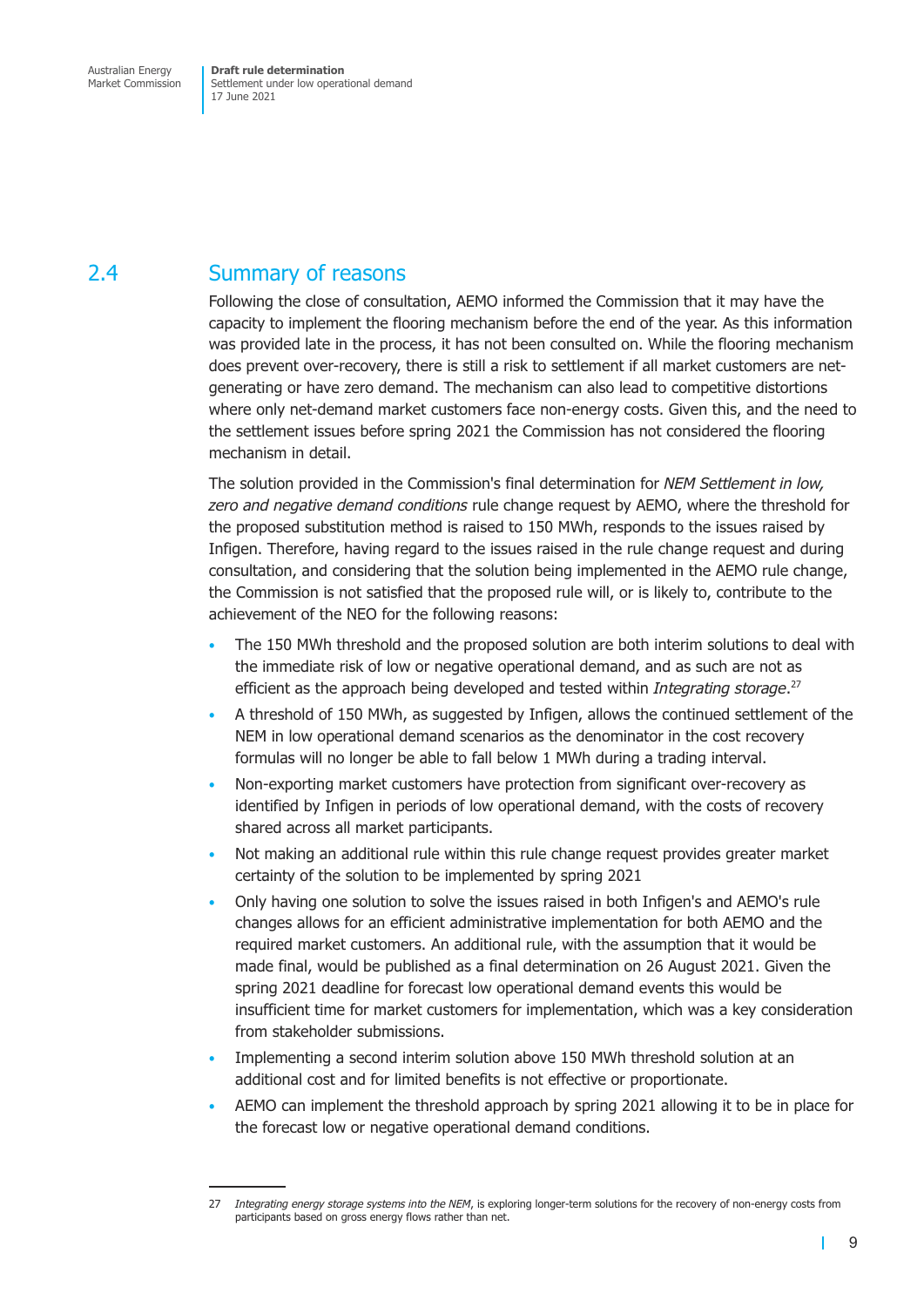<span id="page-14-0"></span>Settlement under low operational demand 17 June 2021

## 3 INFIGEN'S FLOORING MECHANISM

This chapter outlines:

- Infigen's view of the flooring mechanism
- stakeholder feedback
- the Commission's analysis of the flooring mechanism
- the Commission's decision to make no rule.

### 3.1 The proposed flooring mechanism

As explained in section 1.2, Infigen recognised that the problem with the current cost recovery formula over the short-term is some market customers having negative AGE values, pushing net regional demand low or negative and distorting the non-energy cost recoveries. Infigen's flooring mechanism sets the lower limit for any market customers AGE values within the non-energy [cost recove](#page-6-1)ry formulas of zero. Infigen argued that this removes the possibility of negative AGE values within the cost recovery formula and as such, removing the possibility for market customers to receive a payment for non-energy costs. This helps to allocate costs more fairly between the remaining net-demand market customers and limiting the total costs recovered to the total service cost.

### 3.2 Stakeholder views

Stakeholders accepted that there is a real risk that AEMO will not be able to settle the NEM under the current non-energy cost recovery formulas, Further, stakeholders broadly accepted that low operational demand can distort the non-energy cost allocations between market customers.28 Infigen's flooring mechanism was not discussed in great detail within stakeholder feedback as the Commission noted in the consultation paper that AEMO indicated it was not able to implement the solution before spring 2021. However, SA Water noted that the flooring solution still does not accurately represent the current market conditions, with the solution proposed in *Integrating Storage* being the most appropriate.<sup>29</sup>

Any additional rule before *Integrating Storage* is implemented was not supported by stakeholders as this would add additional administrative burden in what is already a busy period with other requires system changes.<sup>30</sup> Stakeholders also noted that longer lead times are preferable to make the required internal systems changes, which would be achieved by only making one rule. $31$  If an additional rule was made within this determination and made final on 26 August 2021, there would be insufficient time for market customers to implement the appropriate changes before the spring 2021 deadline of forecast low operational demand.

T.

<sup>28</sup> Submissions to the consultation paper: SACOME, Neoen, AGL, SA Water, Origin Submissions to the AEMO rule change consultation paper: Engie.

<sup>29</sup> SA Water, Submission to the consultation paper, p. 3. The approach being considered in the Integrating Storage rule change for the longer-term solutions for the recovery of nonenergy costs requires the *Global settlement* rule change to be implemented to ensure AEMO has access to the gross data on energy flows.

<sup>30</sup> Submissions to the consultation paper: AGL, Origin, SA Water

<sup>31</sup> Submissions to the consultation paper: SACOME, Neoen, AGL, SA Water, Origin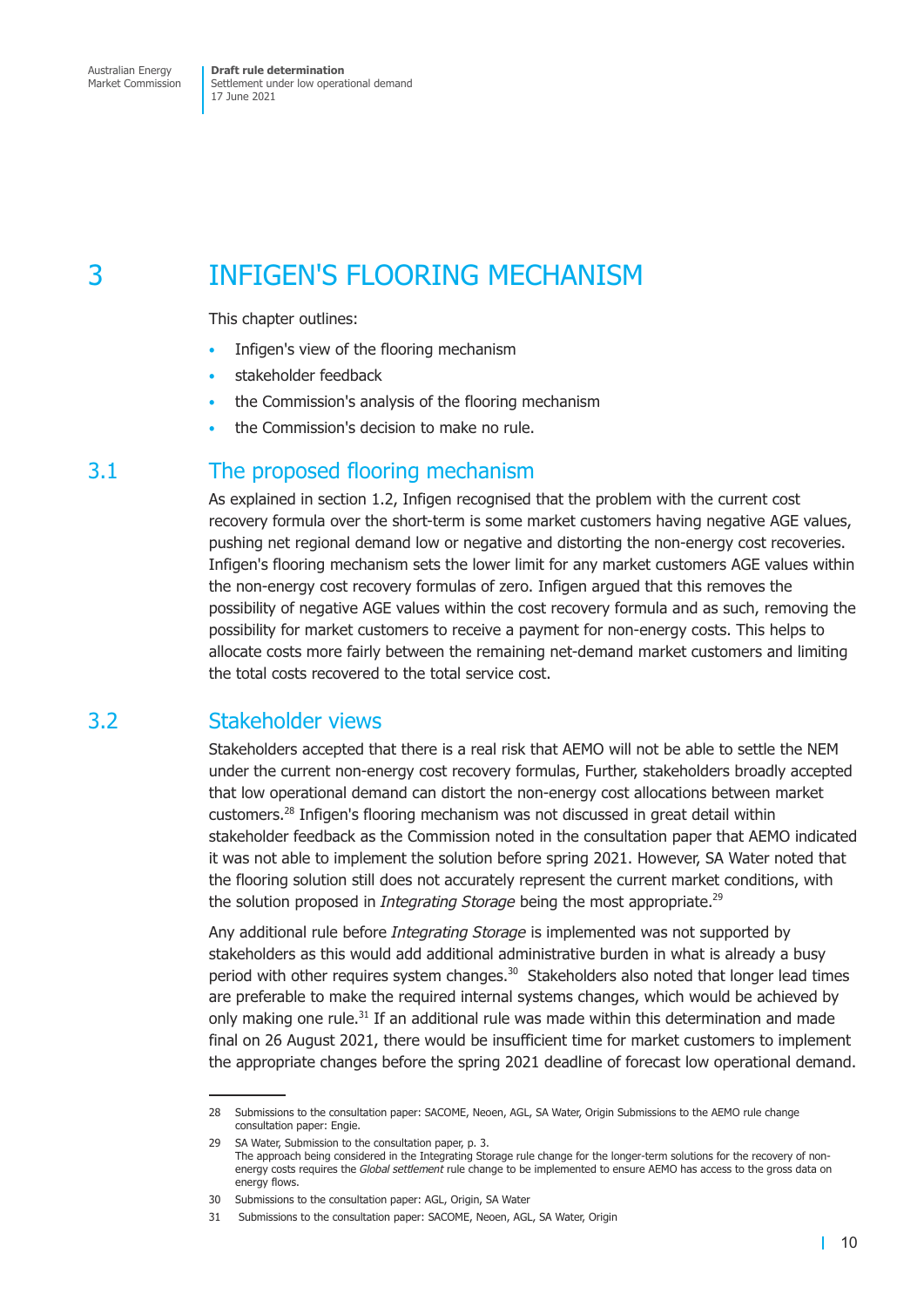There was mixed consensus on a threshold value of 150 MWh, with some stakeholders offering support for this threshold to mitigate the significant risks of non-energy cost distribution in low operational demand. $32$  Other stakeholders were concerned that 150 MWh would distort the market and would require additional coding, testing and implementation.<sup>33</sup>

No stakeholders provided a costing estimate for implementing the system and administrative changes necessary to accommodate Infigen's proposed rule or an alternative solution.

### 3.3 Commission's analysis

In making the decision to make no rule, the Commission considered several additional matters including the:

- limitations of the flooring mechanism
- reasons why the solution being implemented in the AEMO rule change adequately deals for an interim period with the issues raised by Infigen
- implementation timeframes and the impact on stakeholders
- interim nature of the solution.

#### **3.3.1 Limitations of the flooring mechanism**

In the Commission's view, while the flooring mechanism removes the possibility of payments to net-exporting market customers, there remain downsides to implementing it as an interim solution before any longer-term solution is implemented.

Where any net exporting market customer has their AGE floored to zero they are removed from any non-energy cost recovery, insulating them against any high price events and forcing these costs onto the net-consuming market customers. Due to the classifications of connection points the net-exporting market customers would still be defined as a load, where they should be defined a generator and included in the raise contingency FCAS costs.

Additionally, with a flooring mechanism there is still a possibility that NEM settlement would fail. This would occur where all market customers within a region have an AGE that is negative or zero. Under this scenario the negative AGE market customers would have their AGE floored to zero, creating a situation where the denominator for non-energy cost recovery is zero. This would cause the calculation to fail. Infigen noted this possibility in their rule change request but, that it is unlikely to occur within the next 12-24 months.

The Commission notes that the current proposed implementation of the longer-term solution, based on AEMO's *Regulatory roadmap*, is in the next 12 to 24 months.<sup>34</sup> Therefore, the risk highlighted by Infigen may occur in the period when the flooring mechanism would be operational. Given this, the Commission does not consider the flooring mechanism adequately addresses the risk to settlements from periods of low, zero or negative operational demand. Therefore, the substitution method would still need to be implemented

<sup>32</sup> Submissions to the consultation paper: SACOME, Neoen

<sup>33</sup> Submissions to the consultation paper: AGL, Origin

<sup>34</sup> AEMO, Regulatory roadmap v4, 18 March 2021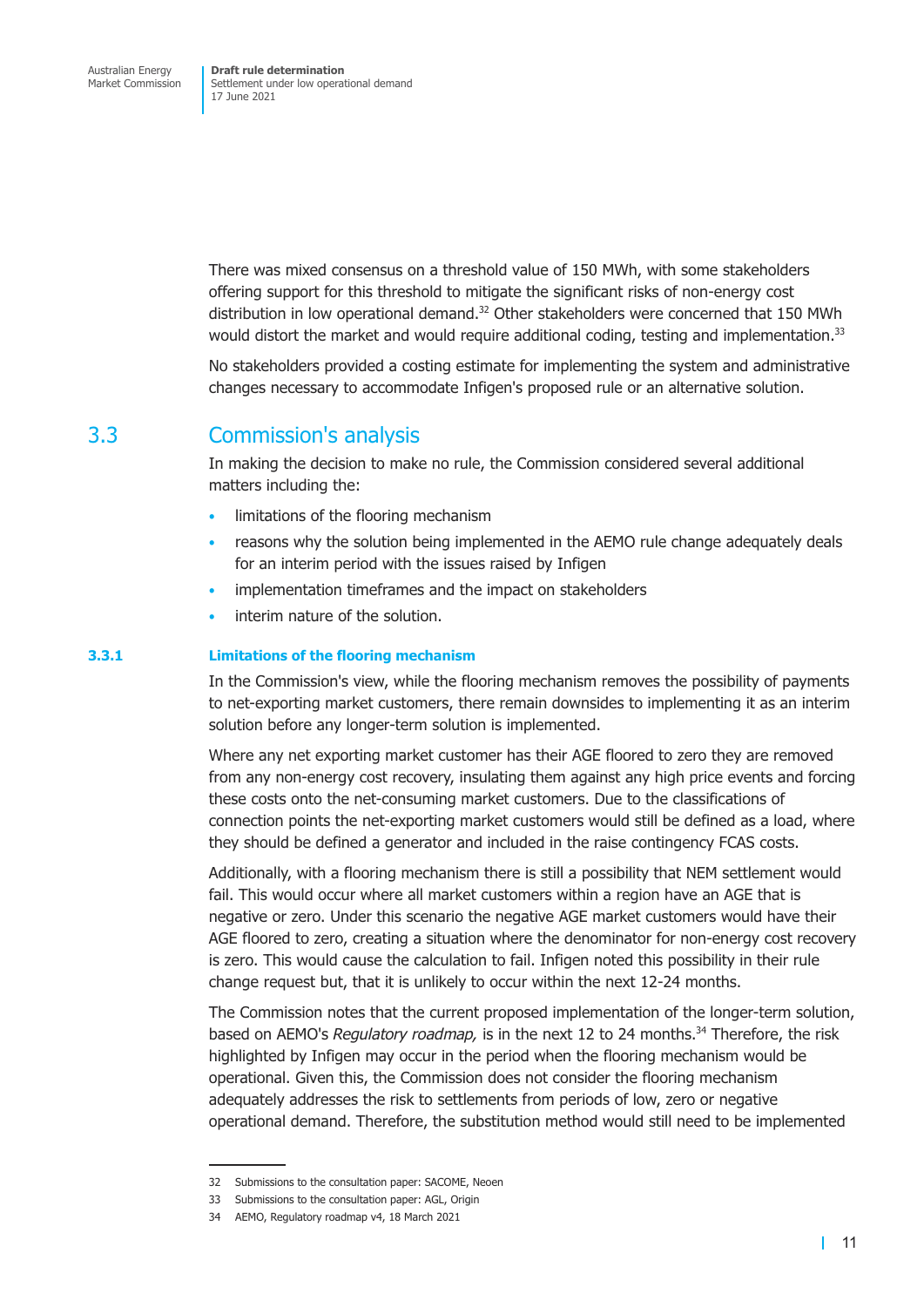alongside the flooring mechanism, to remove the possibility of settlement failure that would occur under just a flooring mechanism. This would come at a higher cost as the two solutions would have to be coded, tested and implemented together by AEMO and market customers.

#### **3.3.2 Why a threshold of 150 MWh solves the issues raised by Infigen**

Infigen also proposed an alternative solution that modified AEMO's substitution method by raising the threshold at which it is triggered to 150 MWh.<sup>35</sup> Infigen considered this a workable solution as it would limit the downside impacts of inequitable cost recovery, noting that it would come at the cost of more interventions in the market.<sup>36</sup> Infigen included the suggestion of setting the threshold at the level of the largest net-demand customer for the South Australian region, during periods of low operational demand. $37$  This methodology aims to effectively limit the total costs recovered from any market customer be limited to 100 per cent of the total costs to be recovered during the trading interval.

AEMO provided data on the individual market customer data for South Australia. As the market customer data is commercial in confidence, and the South Australian market has few market customers within it, the Commission is not able to publicly share the data. It could reveal confidential market insights or give a competitive advantage to other market customers.

Using the generalised formula for allocating non-energy costs the Commission was able to calculate the distribution of the lower contingency FCAS costs. The lower contingency FCAS cost data was taken from the regional recovery data within AEMO's MMS database.

#### **Figure 3.1: Generalised formula for non-energy costs**

| Allocated cost to a Market Customer = Regional service cost $\times$ - | Market Customer's AGE      |
|------------------------------------------------------------------------|----------------------------|
|                                                                        | $\sum_{\text{region}} AGE$ |

Source: Infigen, *Settlement under low operational demand*, rule change request, p. 3.

The Commission modelled the impact of lower levels of net regional demand on non-energy cost recoveries for lower contingency FCAS costs. The lowest recorded operational demand period was used, which occurred on 11 October 2020 during the 12:30pm trading interval, where operational demand was 300MW. Keeping the same levels of customer load and increasing the relevant market customers generation by an equal factor to reduce the net regional demand to a new desired level, the AEMC tested new levels of net regional demand down to 1 MWh.

Within this trading interval there was \$63.42 of lower contingency costs to be recovered from market customers. As the net regional demand is decreased, the payments recovered from the net-demand market customers increases exponentially. This is seen in Figure 3.2 below.

<sup>35</sup> Infigen, Settlement under low operational demand, rule change request, p. 13

<sup>36</sup> Ibid.

<sup>37</sup> Ibid.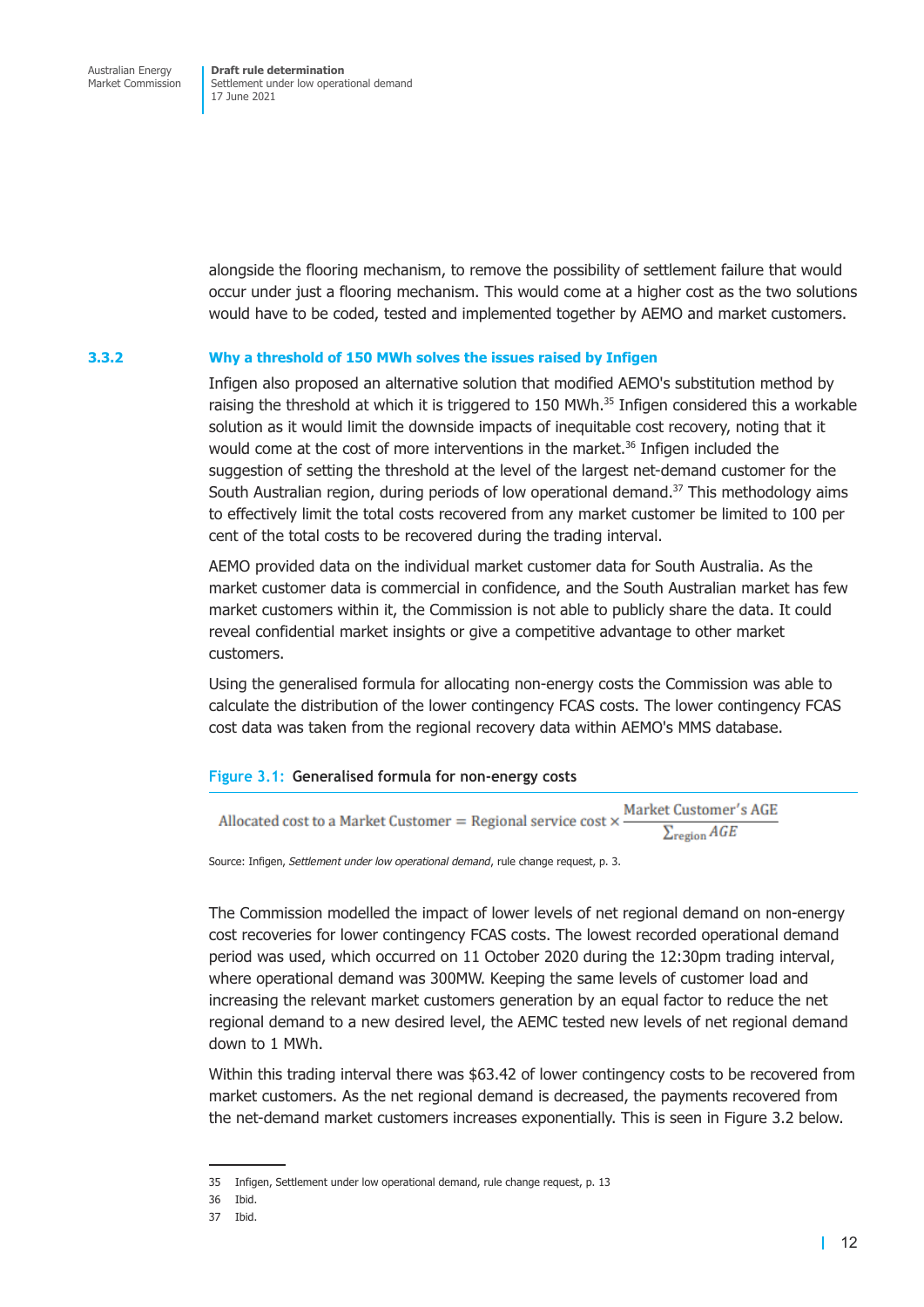

**Figure 3.2: Modelled cost recoveries from net-demand market customers**

Source: AEMC

Infigen identified the issue of exponential cost recoveries from market customers, noting that as demand approaches zero the cost allocation becomes infinite, limited only by the precision of AEMO's systems as the denominator approaches zero. It is important to note that while AEMO can measure net regional demand down to six decimal places, it has outlined that the formulas for calculating non-energy costs cannot be solved if the aggregate AGE within a region is less than 1 MWh for a trading interval.<sup>38</sup>

#### BOX 1: IMPACT OF FIVE-MINUTE SETTLEMENTS

When the five-minute settlements rule change is implemented, it will align the trading intervals with the current dispatch intervals of five minutes. This will create more opportunities where a trading interval could fall below 1 MWh and risk the NEM being unable to settle before the implementation of a rule change. Additionally, with the time base over which aggregate AGE is calculated changing to five-minutes, 150 MWh as a threshold for a trading interval is no longer consistent with Infigen's proposal of 300MW average demand.

When trading intervals are matched with dispatch intervals at five-minutes the threshold at which the substitution is triggered will need to be changed to 25 MWh, maintaining the 300MW average demand across the trading interval.

<sup>38</sup> AEMO, EMMS Technical specification - 5MS and GS - Settlements and Billing, October 2020. AEMO, *NEM settlement in zero and negative demand conditions*, rule change request, p.8.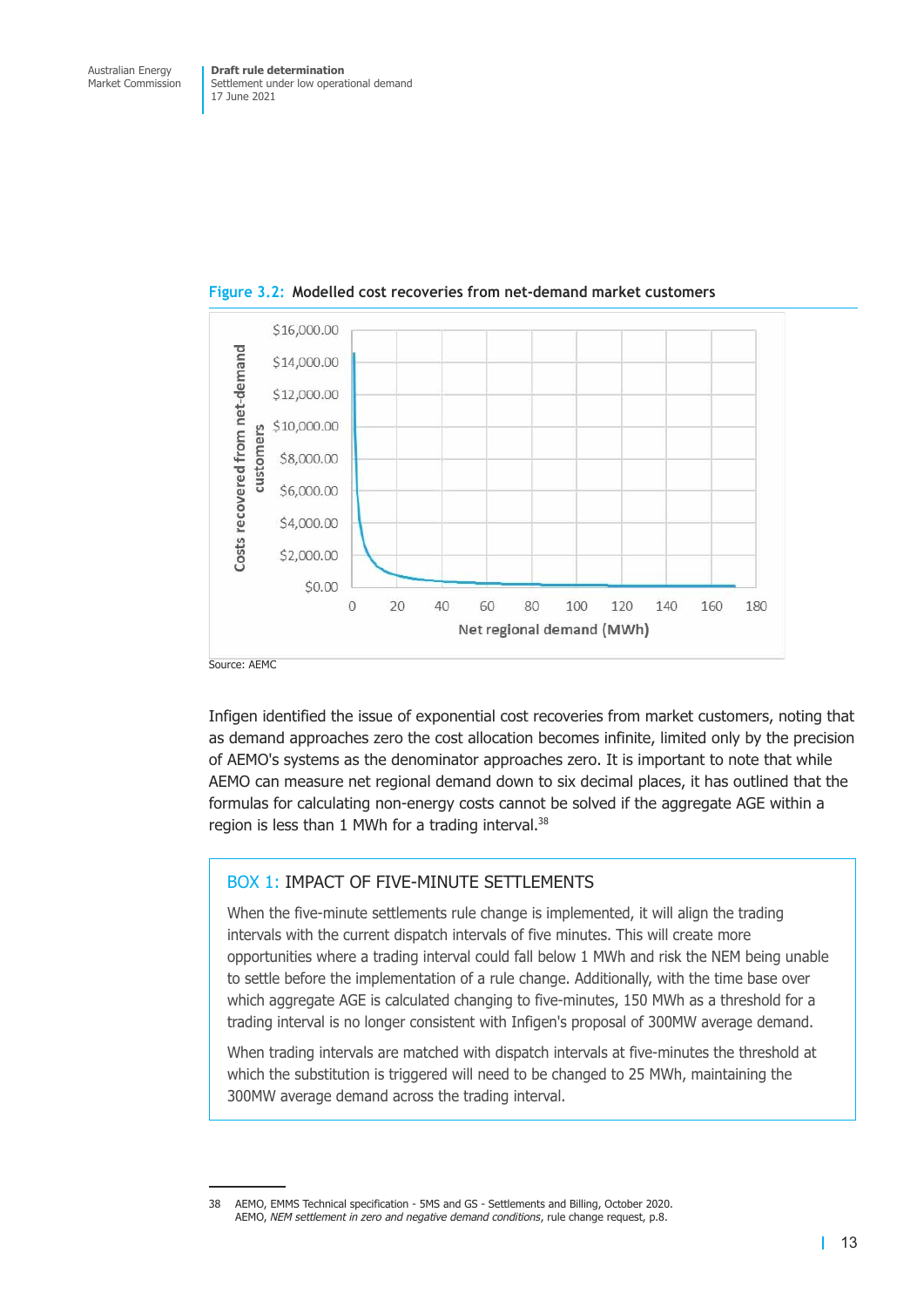Settlement under low operational demand 17 June 2021

#### **3.3.3 Costs of an additional rule for market customers**

Under both the substitution method and flooring mechanism, payments to net-exporting market customers for non-energy costs are effectively eliminated. The differences being, as explained previously, are the conditions where these mechanisms are enabled, how the costs are distributed between market customers and the impacts on competitive distortions. The flooring mechanism, if implemented, would still need the substitution approach to avoid the potential issues of NEM settlement if all market customers were net exporting or zero demand. From this, if the Commission was to make an additional rule through Infigen's rule change request, it would pose additional costs to market customers to implement within their systems, while providing limited benefits.

The Commission recognises that there are requirements from market customers as well as AEMO to make the necessary changes to their internal systems to adapt for changes to the non-energy cost recovery mechanisms.<sup>39</sup> From stakeholder feedback the Commission is aware that there are a number of other regulatory changes that will require systems changes from market customers within the same time as the AEMO final rule, notably five-minute settlements.<sup>40</sup> An additional rule, with the assumption that it would be made final, would be published as a final determination on 26 August 2021. Given the spring 2021 deadline for forecast low operational demand events the Commission considers this would be insufficient time for market customers to implement the mechanism.

From this and as mentioned above in section 2.4 having only one solution across Infigen's and AEMO's rule changes allows for an efficient administrative implementation for both AEMO and the required market customers and a longer timeline for the implementation, which was a key consideration from stakeholder [submissions](#page-13-1).<sup>41</sup>

#### **3.3.4 AEMO's implementation timeline**

As mentioned above in section 2.4 and within the consultation papers, AEMO had previously informed the Commission that it had limited time and resourcing available to implement Infigen's proposed flooring solution before spring 2021. This was due to the time required to code, test and certify a[ny changes](#page-13-1) while being already committed to implementing the other rule changes during spring 2021 (including five-minute settlement, wholesale demand response and customer switching).

After the consultation period had concluded, the Commission was made aware that AEMO could potentially be able to implement Infigen's proposed solution before the end of the year. Notwithstanding this, there was no certainty that it could be implemented before spring 2021.

In the Commission's view, making no draft rule and implementing AEMO's rule change would provide greater certainty to the market of the solution to be implemented by spring 2021.

<sup>39</sup> Submissions to the consultation paper: SA Water, AGL

<sup>40</sup> Submissions to the consultation paper: AGL, Origin

<sup>41</sup> Given that a final rule for this rule change request will not be finalised until August 2021.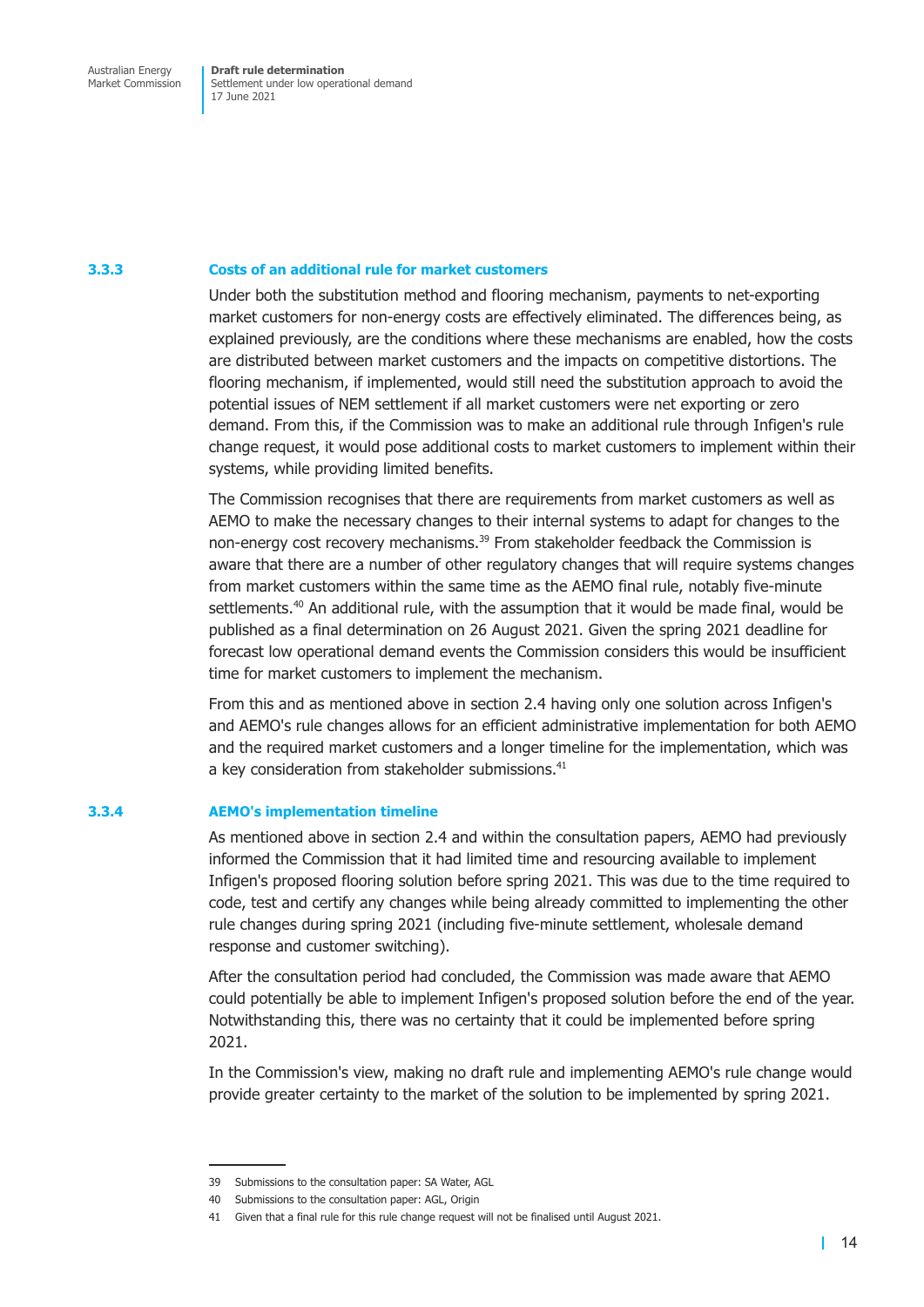<span id="page-19-0"></span>The solution is also well understood by stakeholders as it was consulted on through both Infigen's and AEMO's rule changes.

#### **3.3.5 Commissions view on a temporary solution**

It is expected that any ruling made within AEMO's final determination and, if made, any additional rule within Infigen's rule change process would only be in place for 12-24 months, with low, zero or negative operational demand only having a high probability of occurrence in select conditions.

The Commission is unaware of any more efficient solutions that are able to be implemented in time by both AEMO and market customers to avoid any of the negative impacts outlined by Infigen in its rule change request.

The Commission also notes that it would be a higher cost for AEMO to implement both the substitution method needed to prevent issues with NEM settlement in zero and negative operational demand periods and the flooring mechanism. Given the limited benefits of introducing the flooring mechanism above the substitution method, the Commission does not consider the benefits would outweigh the costs. Given the reasoning mentioned above as well as in section 2.4, any further rule change is not likely to contribute to the achievement of the NEO.

#### 3.4 Conclu[sion](#page-13-1)

The Commission has given careful consideration to the benefits of a flooring solution. However, and as outlined above, the Commission has decided not to make a rule as it does not consider there is benefit in implementing the flooring mechanism because of the:

- remaining risk of settlement failure with a flooring mechanism
- limitations surrounding competitively neutral outcomes
- administrative burden on market participants of implementing a second, interim solution that is more expensive
- uncertainty for the solution to be implemented in time.

Further, it cannot be implemented before spring 2021 as market participants were not consulted in depth on this solution and would not have certainty of its implementation until 26 August 2021. From this, the Commission has determined that the 150 MWh threshold is a preferable interim solution. The additional administrative and systems changes and costs involved if a flooring mechanism was introduced after the 150 MWh threshold and before Integrating Storage are not considered to have a net benefit and would not contribute to the NEO.

Given the reasons above the Commission has made the draft determination not to make the proposed rule.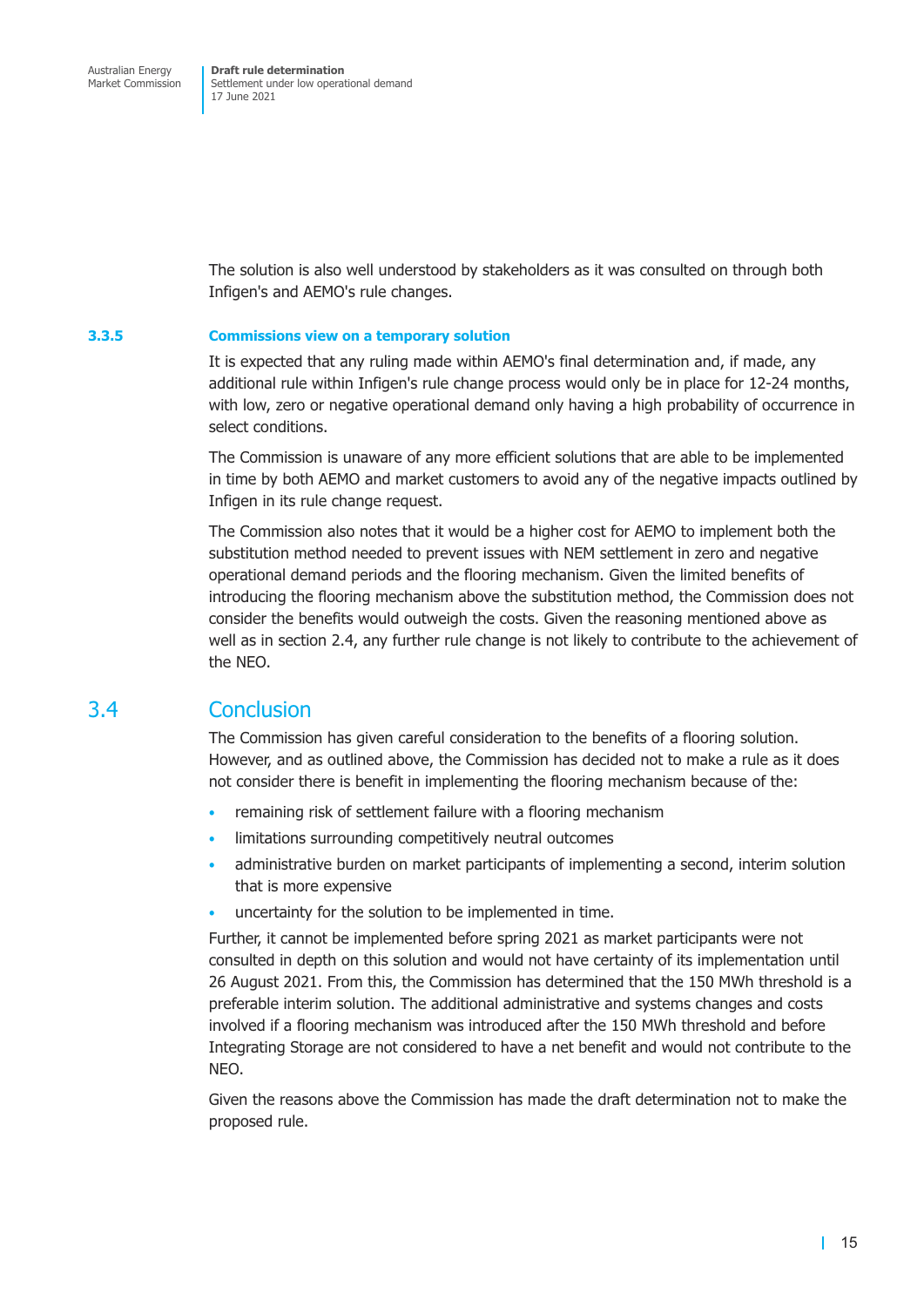## <span id="page-20-0"></span>ABBREVIATIONS

| AGE                 | Adjusted gross energy                                                                                                                                                         |
|---------------------|-------------------------------------------------------------------------------------------------------------------------------------------------------------------------------|
| <b>AEMC</b>         | Australian Energy Market Commission                                                                                                                                           |
| <b>AEMO</b>         | Australian Energy Market Operator                                                                                                                                             |
| AEMO rule change    | NEM settlement under low, zero and negative demand<br>conditions                                                                                                              |
| Commission          | See AEMC                                                                                                                                                                      |
| <b>FCAS</b>         | <b>Frequency Control Ancillary Services</b>                                                                                                                                   |
| Flooring mechanism  | Infigen proposed amendment to part of rule 3.15 of<br>the NER to set a lower limit of zero on market<br>customer AGE values within the non-energy cost<br>recovery formula    |
| Integrating storage | Integrating energy storage systems into the NEM rule<br>change                                                                                                                |
| <b>MCE</b>          | Ministerial Council on Energy                                                                                                                                                 |
| MWh                 | Megawatt hours                                                                                                                                                                |
| <b>NEL</b>          | National Electricity Law                                                                                                                                                      |
| <b>NEO</b>          | National electricity objective                                                                                                                                                |
| Substitution method | AEMO's proposed substitution of AGE values to create<br>numerators and denominators for non-energy cost<br>allocation formulas that will work in AEMO's<br>settlement systems |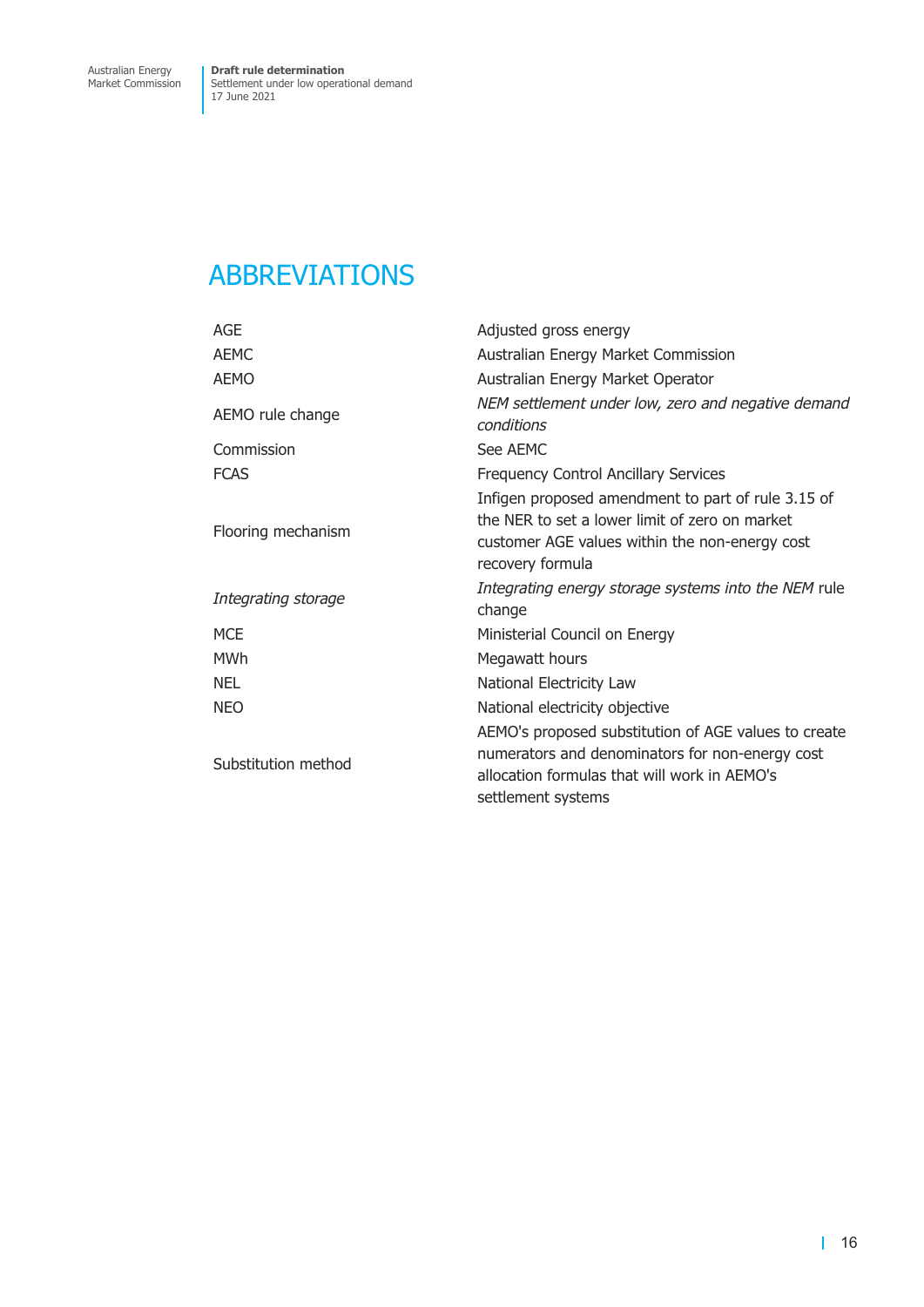<span id="page-21-0"></span>Australian Energy Market Commission

**Draft rule determination**  Settlement under low operational demand 17 June 2021

## A SUMMARY OF OTHER ISSUES RAISED IN SUBMISSIONS

This appendix sets out the issues raised in the first round of consultation on this rule change request and the AEMC's response to each issue.

| <b>STAKEHOLDER</b> | <b>ISSUE</b>                                                                                                                                                                                                                                                                                                     | <b>AEMC RESPONSE</b>                                                                                                                                                                                                                                                                                                                                       |
|--------------------|------------------------------------------------------------------------------------------------------------------------------------------------------------------------------------------------------------------------------------------------------------------------------------------------------------------|------------------------------------------------------------------------------------------------------------------------------------------------------------------------------------------------------------------------------------------------------------------------------------------------------------------------------------------------------------|
| Neoen              | Neoen noted that using net metering was not<br>appropriate for the recovery of FCAS costs, market<br>charges or non-market services.<br>It suggested an alternative to Infigen's suggestion<br>which would involve estimating behind-the-meter<br>production and back calculating the underlying<br>consumption. | The AEMC has previously been made aware of estimating<br>behind-the-meter production to back calculate underlying<br>consumption as a means of allocating non-energy costs. The<br>complexity required to accurately measure this underlying<br>consumption makes this option infeasible given the timeline<br>required for a solution before spring 2021. |
| AGL                | AGL noted that a threshold of 150 MWh still required<br>extensive coding, testing and implementation                                                                                                                                                                                                             | The AEMC is aware that the value at which the threshold<br>value is triggered and the number of weeks the values are<br>averaged over are configurable. This is highlighted within<br>AEMO's recent publication of their EMMS technical<br>specifications.                                                                                                 |

#### **Table A.1: Summary of other issues raised in submissions**

Source: 1. EMMS technical specifications available here: https://www.aemo.com.au/-/media/files/market-it-systems/emms/2021/emms-release-schedule-and-technical-specification-oct-21.pdf?la=en